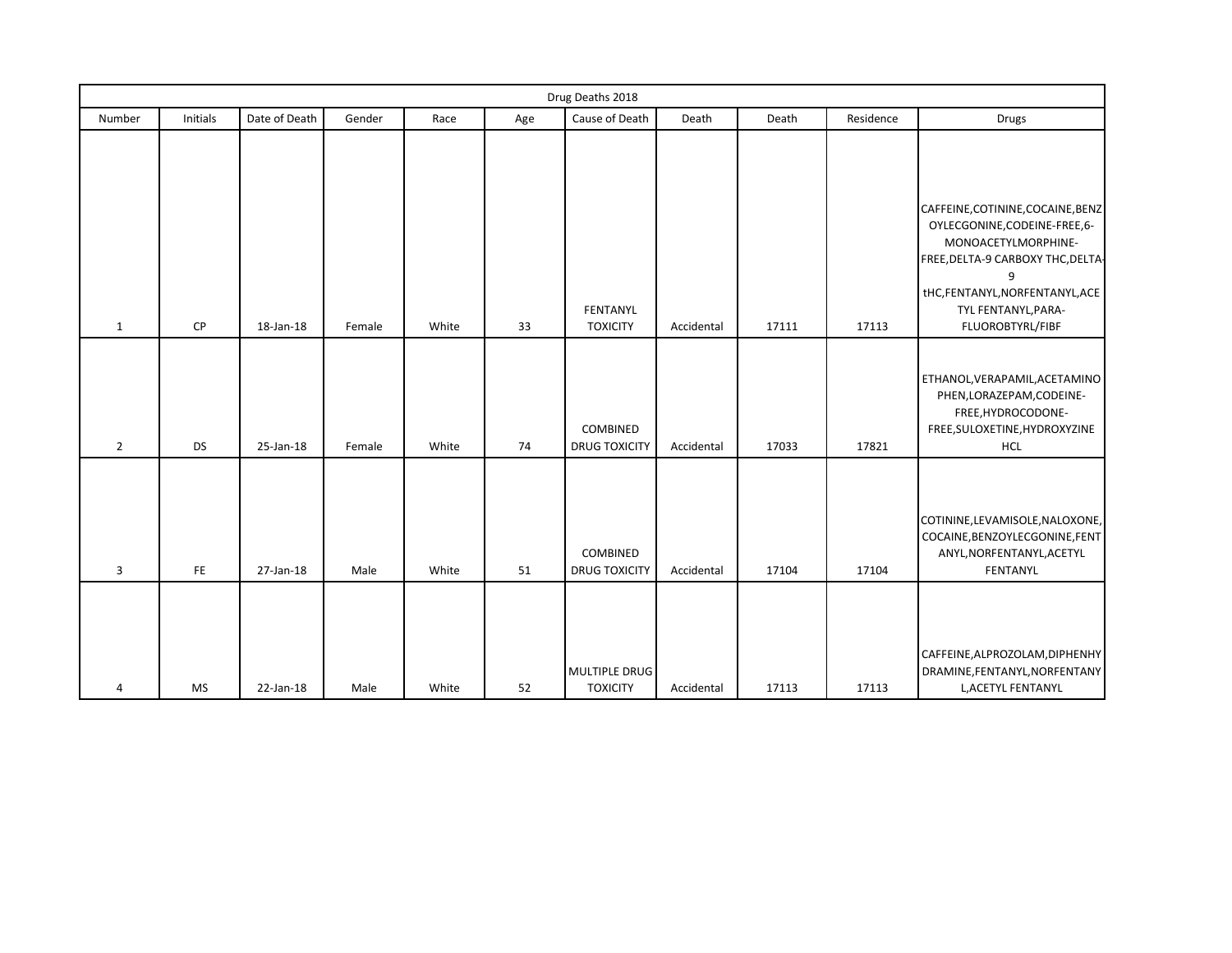| 5              | <b>BD</b> | 21-Jan-18       | Female | White | 51 | COMBINED<br><b>DRUG</b><br>OVERDOSE         | Accidental | 17033 | 17257 | CAFFEINE, COTININE, NALOXONE, M<br>ORPHINE-<br>FREE, ZOLPIDEM, AMITRIPTYLINE, N<br>ORTRIPTYLINE, MIRTAZAPINE, PROM<br>ETHAZINE, FENTANYL, NORFENTANY<br>L, ACETYL<br>FENTANYL, METHAMPHETAMINE |
|----------------|-----------|-----------------|--------|-------|----|---------------------------------------------|------------|-------|-------|------------------------------------------------------------------------------------------------------------------------------------------------------------------------------------------------|
| 6              | FH        | $21$ -Jan- $18$ | Male   | White | 35 | MULTIPLE DRUG<br><b>TOXICITY</b>            | Accidental | 17113 | 17113 | CAFFEINE, COTININE, BENZOYLECGO<br>NINE, CODEINE-FREE, MORPHINE-<br>FREE, DELTA-9 CARBOXY THC, DELTA-<br>9 THC, FENTANYL, NORFENTANYL                                                          |
| $\overline{7}$ | <b>TM</b> | 8-Jan-18        | Male   | Mixed | 24 | MULTIPLE DRUG<br><b>TOXICITY</b>            | Accidental | 17033 | 17033 | MORPHINE-FREE,FENTANYL,6-<br>MAM-FREE, ALPRAZOLAM                                                                                                                                              |
| 8              | <b>BJ</b> | $10$ -Jan- $18$ | Female | White | 46 | <b>ACUTE</b><br>FENTANYL<br><b>TOXICITY</b> | Accidental | 17101 | 17324 | CONTININE, CAFFEINE, NALOXONE, D<br>IAZEPAM, NORDIAZEPAM, AMITRIPT<br>YLINE, NORTRIPTYLINE, TRAZODONE<br>,DEXTRO/LEVO<br>METHORPHAN, FENTANYL, NORFEN<br><b>TANYL</b>                          |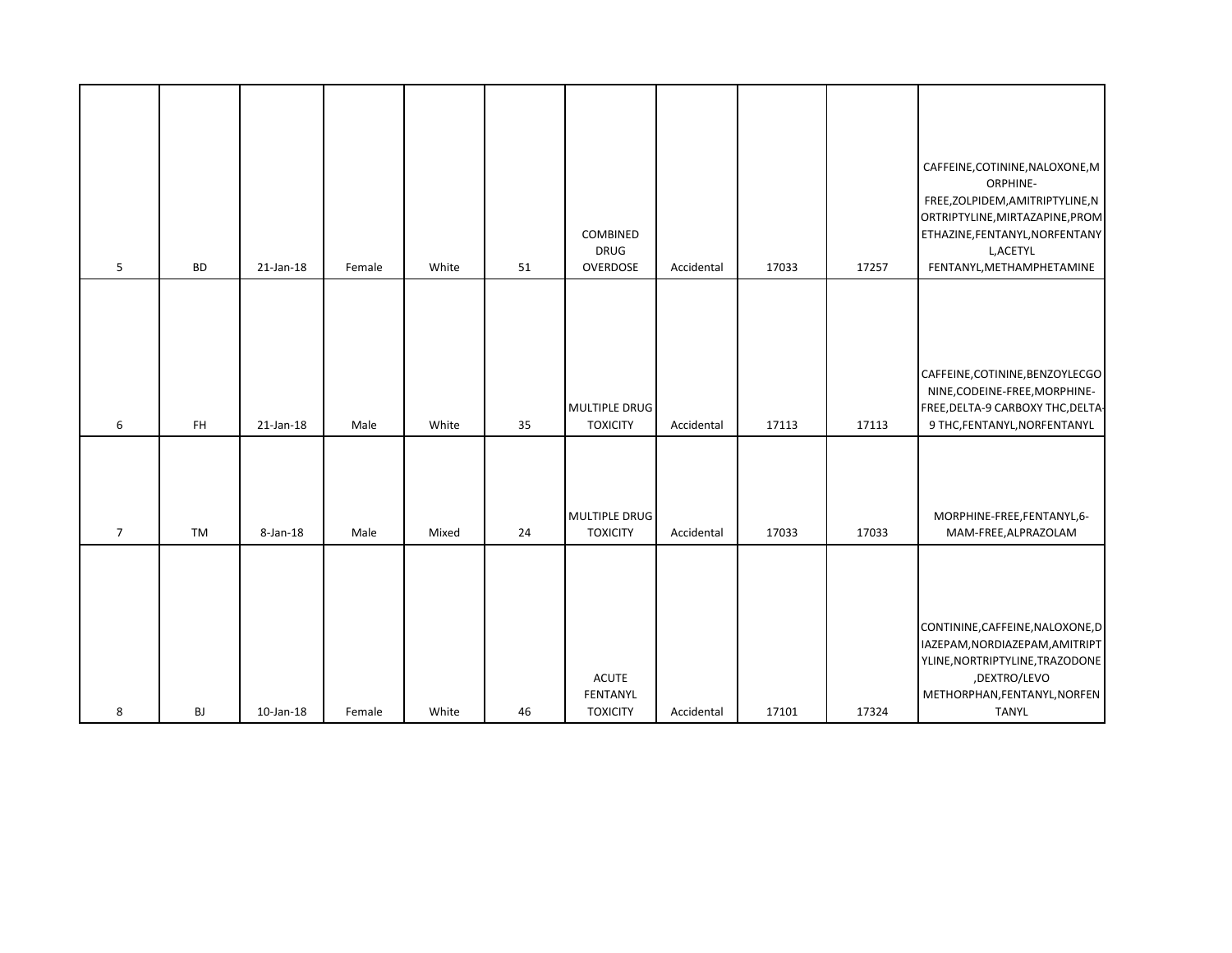|    |           |              |        |          |    | <b>ACUTE</b><br>FENTANYL                    |            |       |       | CAFFEINE, COTININE, MORPHINE-                                                                                                                 |
|----|-----------|--------------|--------|----------|----|---------------------------------------------|------------|-------|-------|-----------------------------------------------------------------------------------------------------------------------------------------------|
| 9  | DN        | 14-Jan-18    | Male   | White    | 24 | <b>TOXICITY</b>                             | Accidental | 17111 | 17111 | FREE,FENTANYL,NORFENTANYL                                                                                                                     |
| 10 | <b>SL</b> | $5 - Jan-18$ | Female | White    | 22 | <b>ACUTE</b><br>FENTANYL<br><b>TOXICITY</b> | Accidental | 17111 | 17111 | COTININE, NALOXONE, TRAMADOL, F<br>ENTANYL, NORFENTANYL, ACETYL<br>FENTANYL                                                                   |
| 11 | <b>RS</b> | 29-Jan-18    | Male   | White    | 63 | FENTANYL<br><b>TOXICITY</b>                 | Accidental | 17109 | 17112 | FENTANYL, MORPHINE-FREE, 6-<br>MONOACETYLMORPHINE-FREE                                                                                        |
| 12 | <b>RM</b> | 10-Feb-18    | Male   | Hispanic | 44 | FENTANYL<br><b>TOXICITY</b>                 | Accidental | 17101 | 17104 | MORPHINE-<br>FREE,FENTANYL,NORFENTANYL,AC<br>ETYL FENTANYL, 6-MAM-FREE                                                                        |
| 13 | MF        | 28-Jan-18    | Male   | White    | 38 | FENTANYL<br><b>TOXICITY</b>                 | Accidental | 17113 | 17113 | CAFFEINE, COTININE, BENZOYLECGO<br>NINE, TRAMADOL, FENTANYL, NORFE<br>NTANYL, ACETYL FENTANYL, PARA-<br>FLUOROBUTYRL FENTANYL/FIBF,4-<br>ANPP |
| 14 | JP        | 28-Feb-18    | Male   | Hispanic | 26 | <b>ACUTE</b><br>FENTANYL<br><b>TOXICITY</b> | Accidental | 17032 | 17032 | FENTANYL                                                                                                                                      |
| 15 | TC        | 19-Feb-18    | Female | White    | 43 | MULTIPLE DRUG<br><b>TOXICITY</b>            | Accidental | 17103 | 17103 | ETHANOL, ALPRAZOLAM, COCAINE, B<br>ENZOYLECGONINE, FLUXETINE, NOR<br>FLUOXETINE, FENTANYL, NORFENTA<br><b>NYL</b>                             |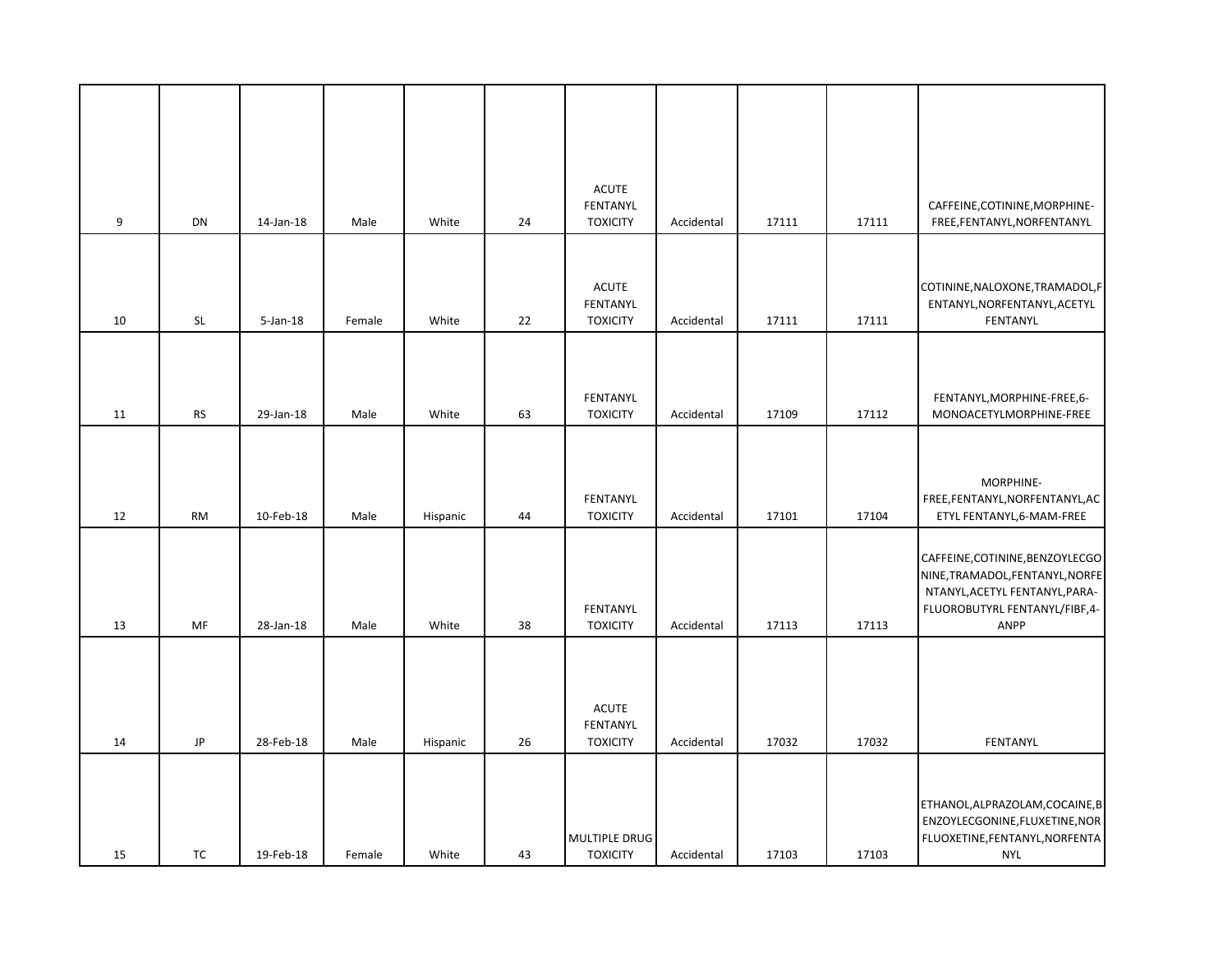| 16 | EC        | 21-Feb-18   | Male   | <b>Black</b> | 72 | COMBINED<br><b>DRUG TOXICITY</b>                                                                            | Accidental | 17101 | 17101 | MORPHINE-FREE, PARA-<br>FLUOROBUTYRL FENTANYL/FIBF                                                                              |
|----|-----------|-------------|--------|--------------|----|-------------------------------------------------------------------------------------------------------------|------------|-------|-------|---------------------------------------------------------------------------------------------------------------------------------|
|    |           |             |        |              |    |                                                                                                             |            |       |       | NALOXONE, COTININE, MORPHINE-<br>FREE, HYDROCODONE-<br>FREE, HYDROCODONE-                                                       |
| 17 | KH        | 27-Feb-18   | Male   | <b>Black</b> | 23 | OPIOID TOXICITY                                                                                             | Accidental | 17109 | 17112 | FREE,FENTANYL,NORFENTANYL,AC<br>ETYL FENTANYL, OPIATES, 6-<br>MONOACETYLMORPHINE-<br>FREE, FENTANYL/METABOLITE, MITR<br>AGYNINE |
|    |           |             |        |              |    |                                                                                                             |            |       |       |                                                                                                                                 |
| 18 | DG        | $6$ -Mar-18 | Male   | White        | 26 | FENTANYL<br><b>TOXICITY</b>                                                                                 | Accidental | 17112 | 17112 | CAFFEINE, COTININE, FENTANYL, NO<br>RFENTANYL, ACETYL FENTANYL                                                                  |
| 19 | <b>SL</b> | 17-Mar-18   | Female | White        | 51 | COMBINED<br><b>DRUG TOXICITY</b><br>DUE TO<br>MORPHINE-<br>FREE, FENTANYL<br>& LORAZEPAM<br><b>TOXICITY</b> | Accidental | 17110 | 17110 | LORAZEPAM, MORPHINE-<br>FREE, FENTANYL                                                                                          |
| 20 | CB        | 16-Mar-18   | Male   | White        | 38 | COMBINED<br><b>DRUG</b><br><b>OVERDOSE DUE</b><br>TO MORPHINE-<br>FREE & COCAINE<br><b>TOXICITY</b>         | Accidental | 17102 | 17102 | MORPHINE-<br>FREE, BENZOYLECGONINE, 6-MAM-<br><b>FREE</b>                                                                       |
| 21 | КJ        | 7-Mar-18    | Female | White        | 50 | MULTIPLE DRUG<br><b>TOXICITY</b>                                                                            | Accidental | 17104 | 17104 | COCAINE, BENZOYLEGONINE, MORP<br>HINE-<br>FREE, OXYCODONE, AMITRIPTYLINE,<br>NORTRIPTYLINE                                      |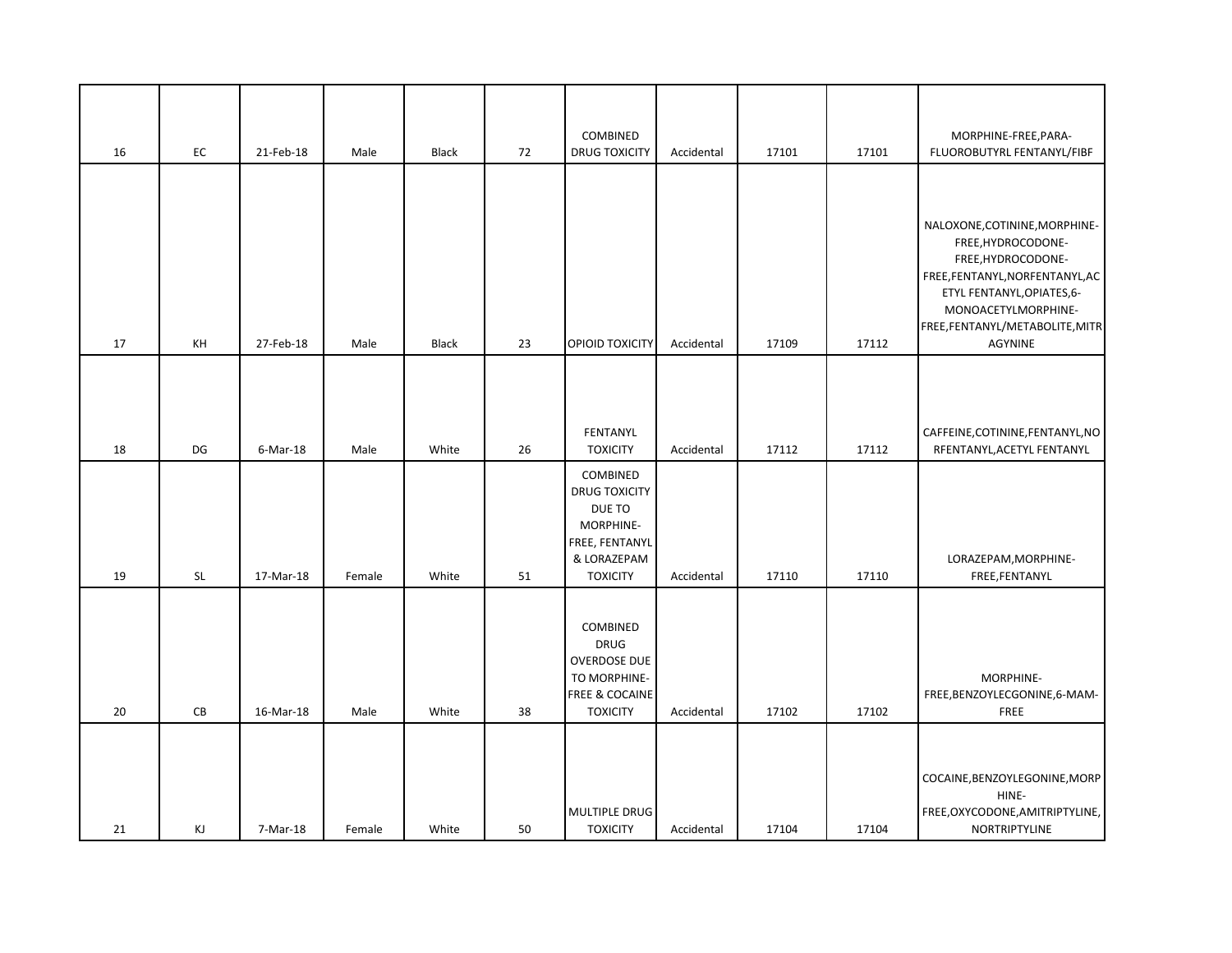| 22 | HR        | 27-Mar-18  | Male   | Hispanic | 56 | FENTANYL<br><b>TOXICITY</b>      | Accidental | 17057 | 17057 | CAFFEINE, COTININE, 7-AMINO<br>CLONAZEPAM, DELTA-9 CARBOXY<br>THC,FENTANYL,NORFENTANYL,CIS-<br>3-METHYLFENTANYL, TRANS-3-<br>METHYLFENTANYL |
|----|-----------|------------|--------|----------|----|----------------------------------|------------|-------|-------|---------------------------------------------------------------------------------------------------------------------------------------------|
| 23 | SP        | 12-Apr-18  | Male   | Other    | 35 | COMBINED<br><b>DRUG TOXICITY</b> | Accidental | 17036 | 17036 | BENZOYLECGONINE,FENTANYL,PAR<br>A-FLUOROBUTYRL FENTANYL/FIBF                                                                                |
| 24 | AS        | 17-Apr-18  | Male   | Black    | 52 | MULTIPLE DRUG<br><b>TOXICITY</b> | Accidental | 17104 | 17104 | COCAINE, FENTANYL                                                                                                                           |
| 25 | JD        | $2-Apr-18$ | Female | Unknown  | 34 | MULTIPLE DRUG<br><b>TOXICITY</b> | Accidental | 17104 | 17104 | ETHANOL,6-<br>MONOACETYLMORPHINE-<br>FREE, COCAINE, FENTANYL                                                                                |
| 26 | <b>CW</b> | 27-Apr-18  | Male   | White    | 48 | COMBINED<br><b>DRUG TOXICITY</b> | Accidental | 17112 | 17972 | COCAINE, BENZOYLECGONINE, FENT<br>ANYL, NORFENTANYL                                                                                         |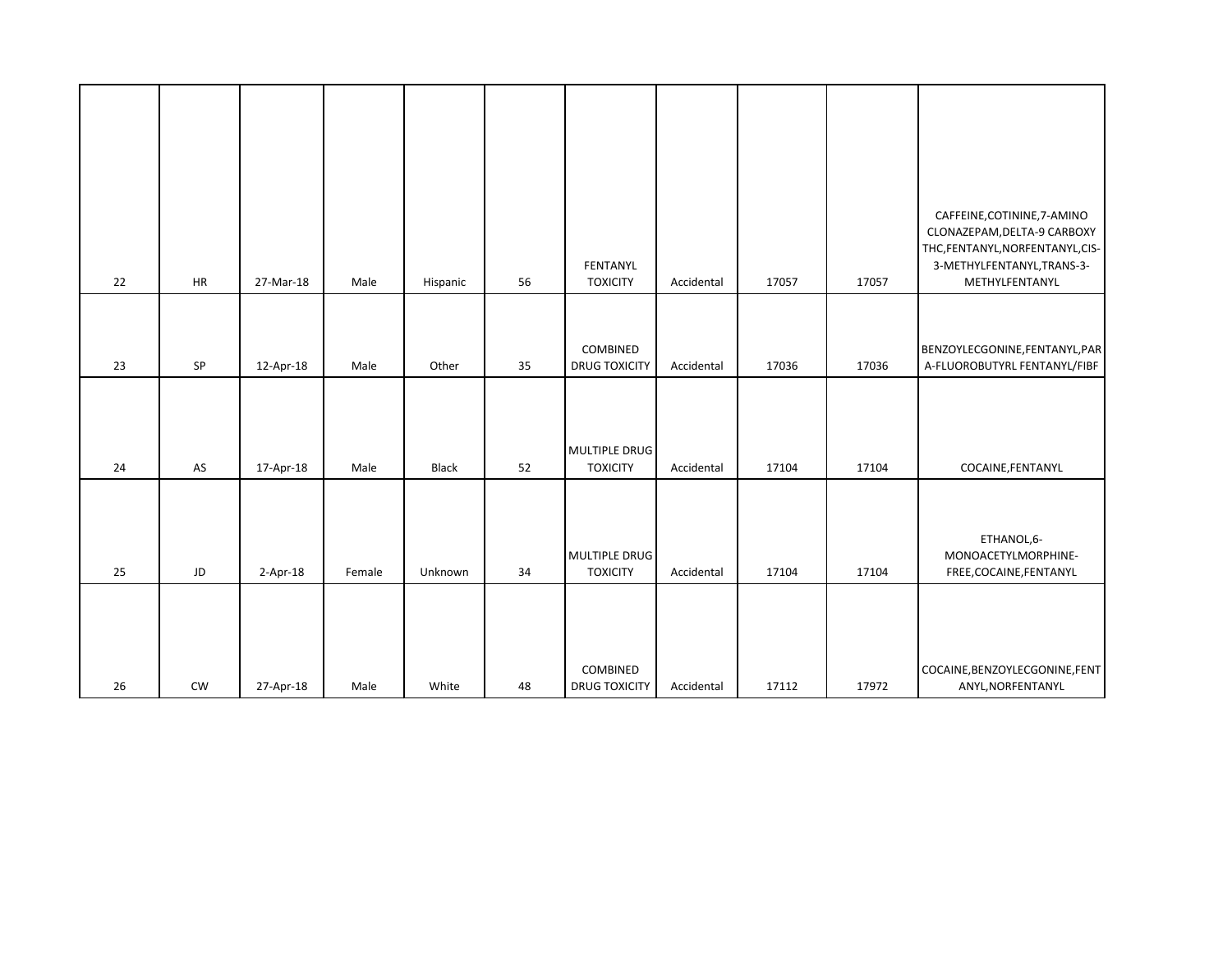|    |           |           |        |       |    |                                            |            |       |       | COTININE, CLONAZEPAM, 7-AMINO<br>CLONAZEPAM, COCAINE, BENZOYLE<br>CGONINE, TRAMADOL, FENTANYL, N<br>ORFENTANYL,LEVAMISOLE,NICOTI<br>NE,LORAZEPAM,ACETYL<br>FENTANYL, NALTREXONE, O- |
|----|-----------|-----------|--------|-------|----|--------------------------------------------|------------|-------|-------|-------------------------------------------------------------------------------------------------------------------------------------------------------------------------------------|
| 27 | JS.       | 24-Apr-18 | Male   | White | 38 | COMBINED<br><b>DRUG TOXICITY</b>           | Accidental | 17109 | 17109 | DESMETHYLTRAMADOL,6-BETA-<br>NALTREXOL                                                                                                                                              |
| 28 | DM        | 29-Apr-18 | Male   | White | 41 | ALCOHOL AND<br>BENZODIAZEPIN<br>E TOXICITY | Accidental | 17101 | 17101 | DIAZEPAM, NORDIAZEPAM, CHLORD<br>IAZEPOXIDE, ETHANOL                                                                                                                                |
| 29 | <b>BM</b> | 19-Apr-18 | Male   | White | 35 | COMBINED<br><b>DRUG TOXICITY</b>           | Accidental | 17110 | 17110 | CAFFEINE, METOCLOPRAMIDE, DIAZ<br>EPAM, NORDIAZEPAM, 7-AMINO<br>CLONAZEPAM, MORPHINE-<br>FREE,FENTANYL,ACETYL<br>FENTANYL, 6-<br>MONOACETYLMORPHINE-FREE                            |
| 30 | <b>DS</b> | 18-Apr-18 | Female | White | 56 | FENTANYL<br><b>TOXICITY</b>                | Accidental | 17112 | 17112 | CITALOPRAM/ESCITALOPRAM, FENT<br>ANYL, NORFENTANYL, CAFFEINE                                                                                                                        |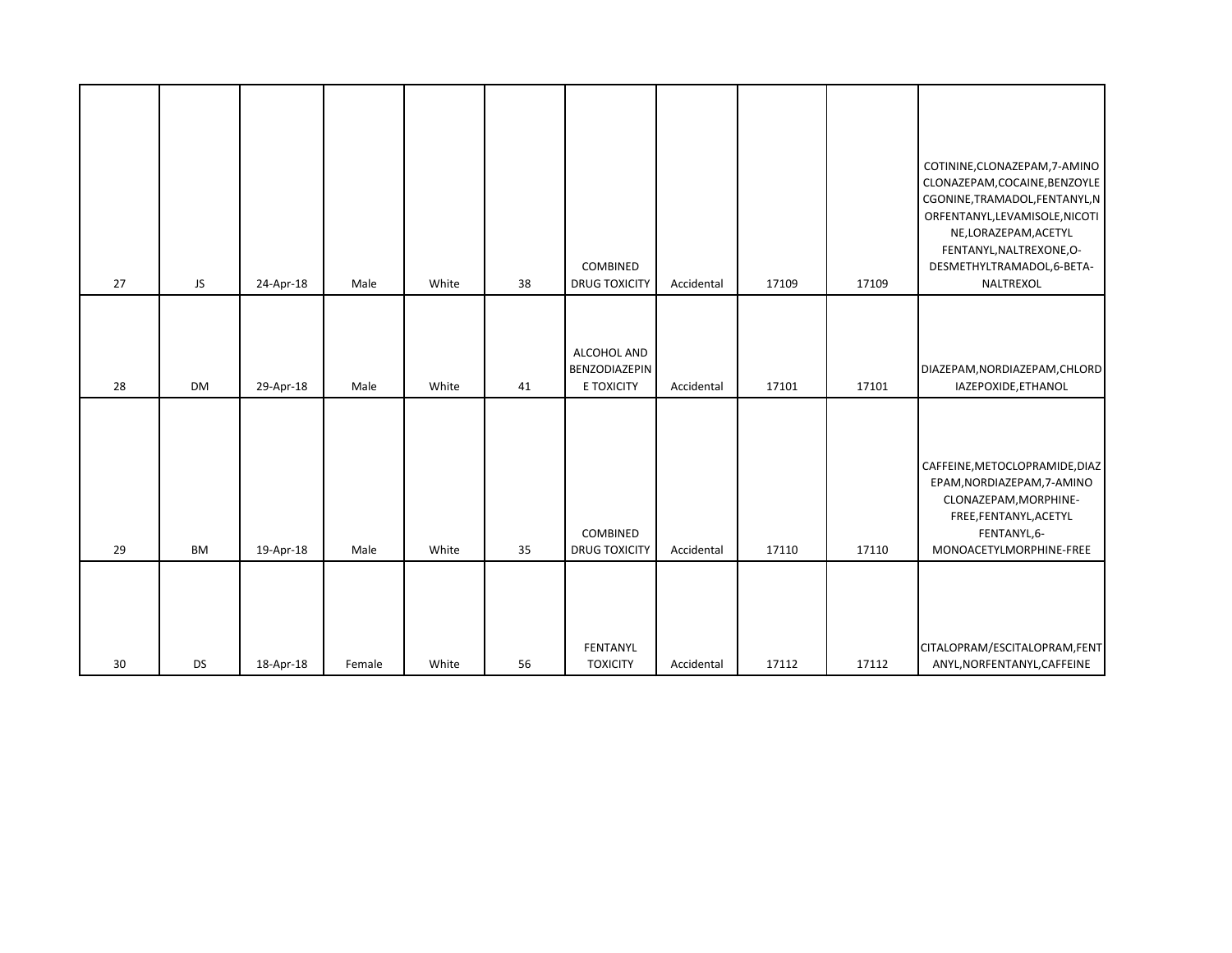| 31 | $\mathsf{RP}$ | 5-May-18  | Male   | White | 55 | COMBINED<br><b>DRUG TOXICITY</b>                   | Suicide    | 17033 | 17033 | ETHANOL, BETA-<br>PHENETHYLAMINE, TEMAZEPAN, CL<br>ONAZEPAM, 7-AMINO<br>CLONAZEPAM, TOPIRAMATE, VENLA<br>FAXINE, O-<br>DESMETHYLDOXEPIN, MCPP, DESME<br>THYLMIRTAZAPINE                       |
|----|---------------|-----------|--------|-------|----|----------------------------------------------------|------------|-------|-------|-----------------------------------------------------------------------------------------------------------------------------------------------------------------------------------------------|
| 32 | MR            | 2-May-18  | Female | Black | 53 | <b>COMPLICATIONS</b><br>OF DRUG<br><b>TOXICITY</b> | Accidental | 17104 | 17104 | COTININE, NALOXONE, WARFARIN, B<br>ENZOYLECGONINE, BUPRENORPHIN<br>E,ZIPRASIDONE,HYDROXYZINE<br>HCL, DEXTRORPHAN/LEVORPHANOL<br>,DETRO/LEVO<br>METHORPHAN, FENTANYL, NORFEN<br>TANYL, QUININE |
|    |               |           |        |       |    |                                                    |            |       |       |                                                                                                                                                                                               |
| 33 | DK            | 23-Apr-18 | Male   | White | 42 | COMPLICATIONS<br>OF DRUG<br><b>TOXICITY</b>        | Accidental | 17033 | 17111 | ETHANOL, 4-ANNP, TRANS-3-<br>METHYLFENTANYL, MORPHINE-<br>FREE, TRAMADOL, DELTA-9-<br>CARBOXY<br>THC,FENTANYL,NORFENTANYL                                                                     |
|    |               |           |        |       |    |                                                    |            |       |       |                                                                                                                                                                                               |
| 34 | LG            | 7-May-18  | Male   | White | 29 | <b>OPIOID TOXICITY</b>                             | Accidental | 17111 | 17111 | CAFFEINE, COTININE, QUININE, CODE<br>INE-FREE, MORPHINE-FREE, 6-<br>MONOACETYLMORPHINE-<br>FREE, DELTA-9 THC                                                                                  |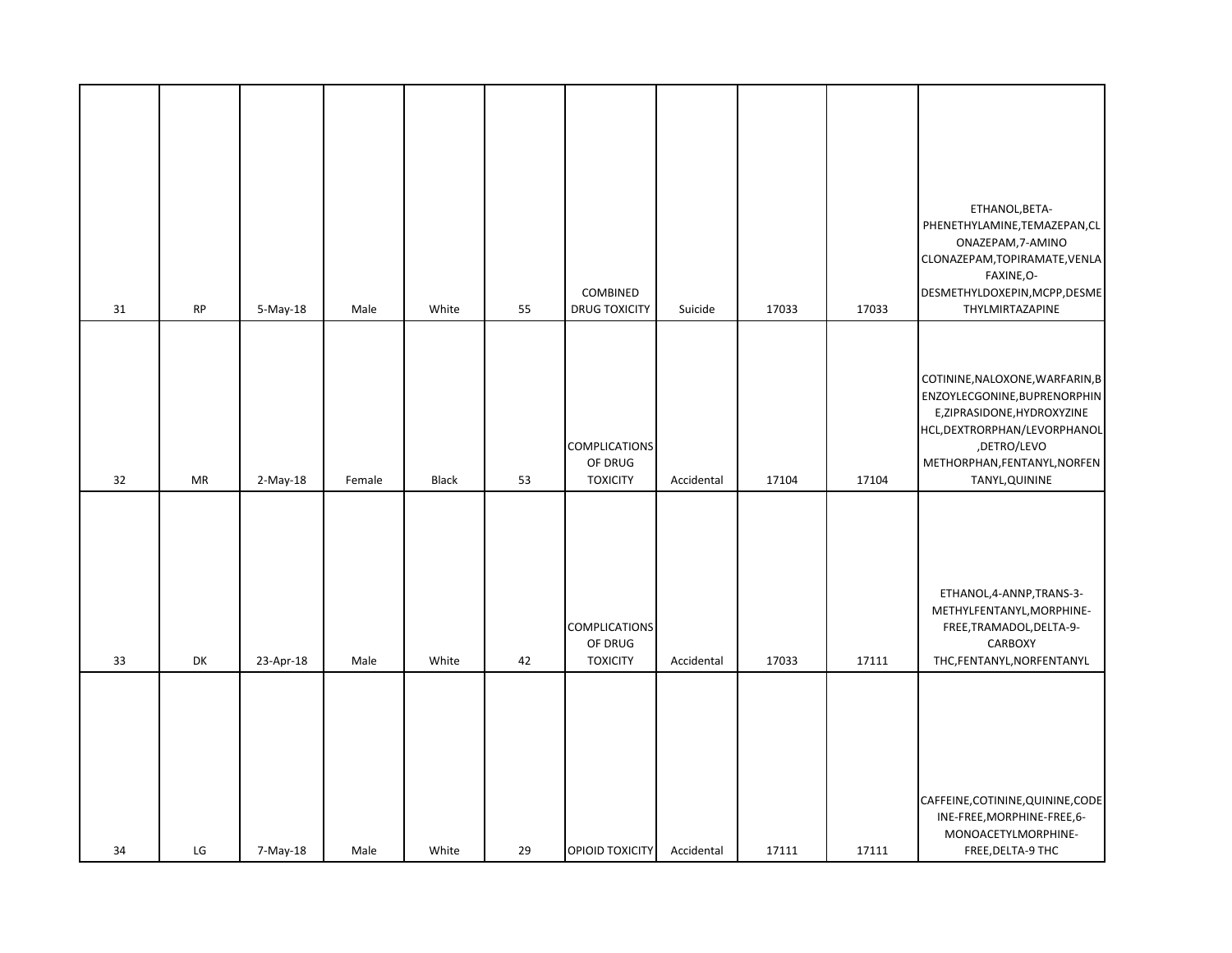| 35 | <b>MS</b> | 4-May-18  | Female | White        | 51 | <b>COMPLICATIONS</b><br>OF DRUG<br><b>TOXICITY</b> | Accidental | 17103 | 17104 | LEVAMISOLE, METHYLEGONINE, NIC<br>OTINE, COTININE, CAFFEINE, THEOBR<br>OMINE, COCAINE, BENZOYLECGONI<br>NE, CODEINE, MORPHINE-<br>FREE,LIDOCAINE, ACETAMINOPHEN,<br>TOPIRAMATE, BABAPENTIN, AMITRI<br>PYLINE, NORTRIPTYLINE |
|----|-----------|-----------|--------|--------------|----|----------------------------------------------------|------------|-------|-------|-----------------------------------------------------------------------------------------------------------------------------------------------------------------------------------------------------------------------------|
| 36 | JV        | 10-May-18 | Male   | White        | 26 | FENTANYL<br><b>TOXICITY</b>                        | Accidental | 17036 | 17036 | FENTANYL, NORFENTANYL                                                                                                                                                                                                       |
| 37 | JJ        | 5-May-18  | Male   | White        | 32 | <b>COMPLICATIONS</b><br>OF DRUG<br><b>TOXICITY</b> | Accidental | 17104 | 0     | MORPHINE-FREE, DELTA-9<br>CARBOXY THC, DELTA-9<br>THC, NORBUPRENORPHINE, FENTAN<br>YL, NORFENTANYL                                                                                                                          |
| 38 | JS        | 12-May-18 | Male   | White        | 48 | <b>HEROIN</b><br><b>TOXICITY</b>                   | Accidental | 17109 | 17109 | THEOBROMINE, CAFFEINE, THEOPH<br>YLLINE, CODEINE-FREE, MORPHINE-<br>FREE,6-MONOACETYLMORPHINE-<br>FREE                                                                                                                      |
| 39 | <b>RT</b> | 17-May-18 | Female | <b>Black</b> | 33 | <b>COMPLICATIONS</b><br>OF DRUG<br><b>TOXICITY</b> | Accidental | 17113 | 17104 | NALOXONE, BENZOYLECGONINE, DIC<br>YCLOMINE, DELTA-9<br>THC, FENTANYL, NORFENTANYL                                                                                                                                           |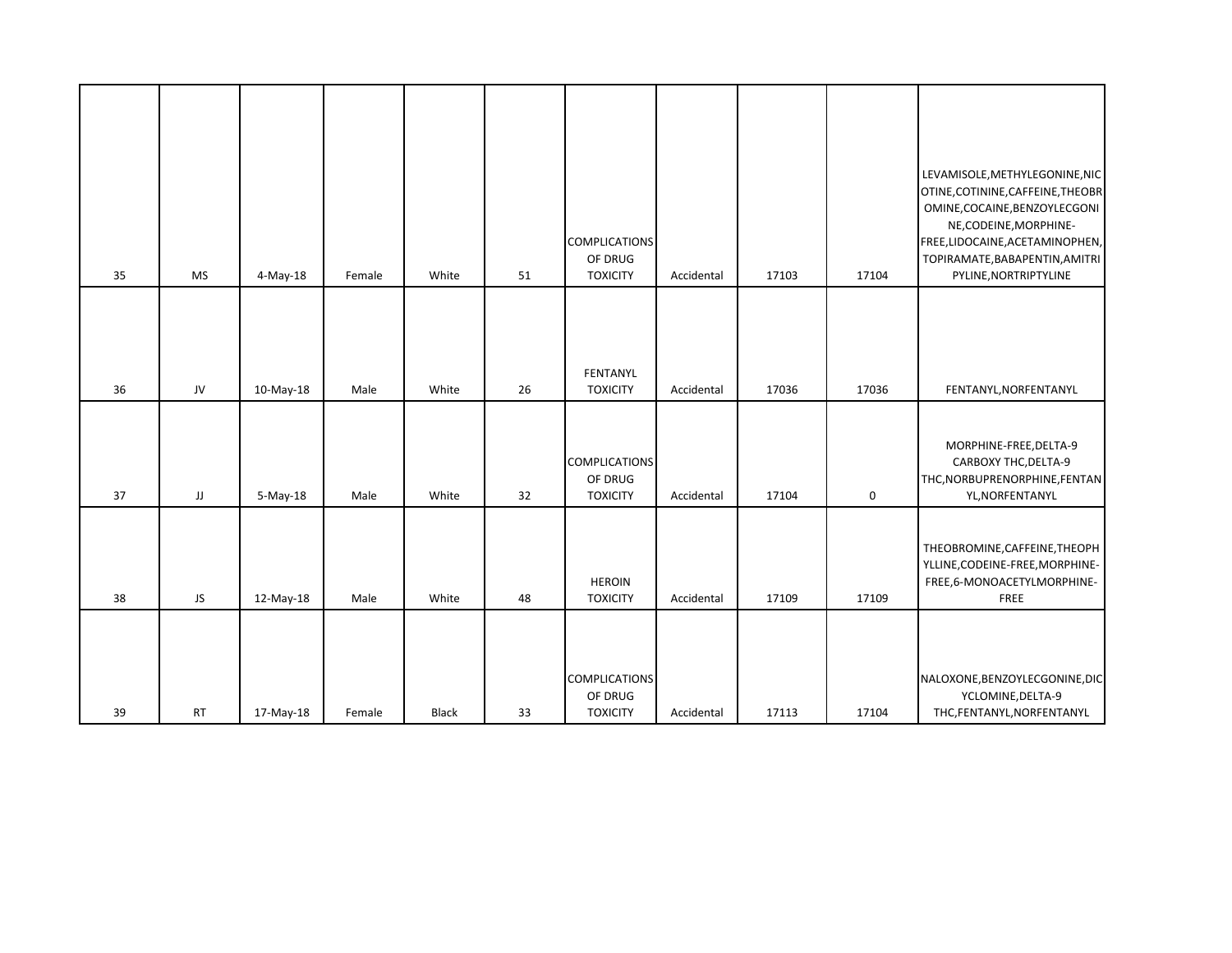| 40 | ER        | 9-May-18  | Female | White    | 47 | <b>COMPLICATIONS</b><br>OF DRUG<br><b>TOXICITY</b> | Accidental | 17113 | 17113 | COTININE, METOCLOPRAMIDE, BUP<br>ROPION, HYDROXYBUPROPION, GUA<br>IFENESIN, TOPIRAMATE, DEXTROPH<br>AN/LEVORPHANOL, DEXTRO/LEVO<br>METHORPHAN, CITALOPRAM/ESCIT<br><b>ALOPRAM</b>                                     |
|----|-----------|-----------|--------|----------|----|----------------------------------------------------|------------|-------|-------|-----------------------------------------------------------------------------------------------------------------------------------------------------------------------------------------------------------------------|
| 41 | <b>NW</b> | 6-Mar-18  | Female | White    | 57 | <b>COMPLICATIONS</b><br>OF DRUG<br><b>TOXICITY</b> | Accidental | 17033 | 17078 | 7-AMINO<br>CLONAZEPAM, QUETIAPINE, FLUOXE<br>TINE, NORFLUOXETINE, PROMETHAZ<br>INE, AMPHETAMINE, METHAMPHET<br><b>AMINE</b>                                                                                           |
| 42 | JS        | 20-May-18 | Male   | White    | 37 | FENTANYL<br><b>TOXICITY</b>                        | Accidental | 17113 | 17113 | COCAINE,<br>BENZOYLECGOINE, FENTANYL, NORF<br>ENTANYL, TRAMADOL, DELTA-9 THC                                                                                                                                          |
| 43 | <b>MA</b> | 27-May-18 | Male   | Hispanic | 31 | <b>COMPLICATIONS</b><br>OF DRUG<br><b>TOXICITY</b> | Accidental | 17104 | 17104 | ETHANOL, LEVAMISOLE, COCAINE, C<br>OCAETHYLENE, BENZOYLECGONINE,<br>MORPHINE-FREE,6-<br>MONOACETYLMORPHINE-<br>FREE, FENTANYL, NORFENTANYL                                                                            |
| 44 | TI        | 31-May-18 | Male   | White    | 59 | COMPLICATIONS<br>OF DRUG<br><b>TOXICITY</b>        | Accidental | 17111 | 17111 | BETA-<br>PHENETHYLAMINE, NICOTINE, ACET<br>AMINOPHEN, CAFFEINE, COTININE, D<br>IPHENHYDRAMINE, MORPHINE-<br>TOTAL, OXYCODONE-<br>TOTAL, MORPHINE-<br>FREE, HYDROCODONE-<br>FREE, OXYCODONE-<br>FREE, OXYMORPHONE-FREE |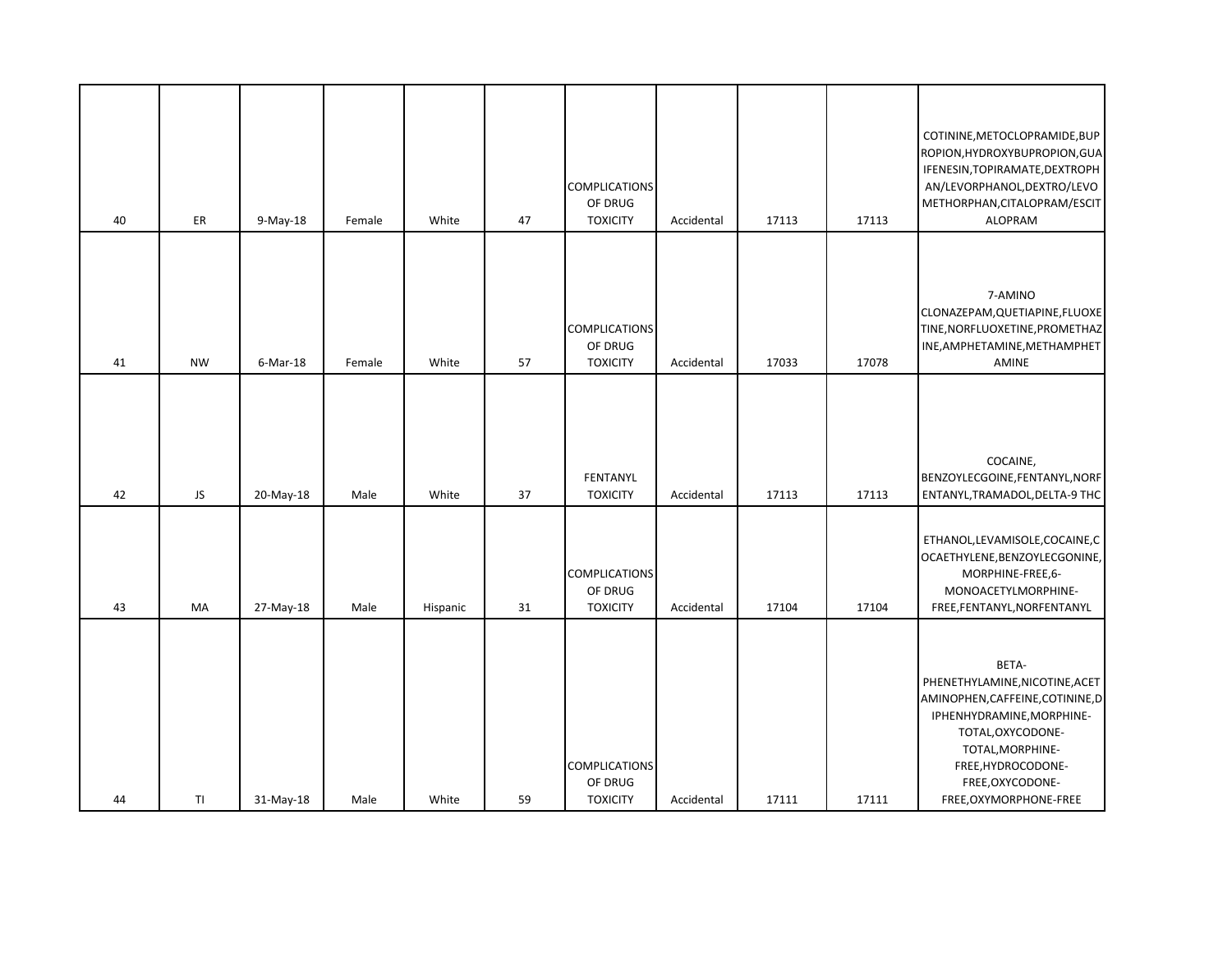| 45 | <b>MF</b> | 26-Jun-18   | Female | White | 95 | <b>MORPHINE</b><br><b>TOXICITY</b>                 | Suicide    | 17033 | 17033 | <b>NONE LISTED</b>                                                                                                                                                                                    |
|----|-----------|-------------|--------|-------|----|----------------------------------------------------|------------|-------|-------|-------------------------------------------------------------------------------------------------------------------------------------------------------------------------------------------------------|
|    |           |             |        |       |    |                                                    |            |       |       |                                                                                                                                                                                                       |
|    |           |             |        |       |    | <b>COMPLICATIONS</b><br>OF DRUG                    |            |       |       | BENZOYLECGONINE, VENLAFAXINE,<br>$O-$<br>DESMETHYLDOXEPIN, DOXEPIN, DES<br>METHYLODOXEPIN, FENTANYL, NOR                                                                                              |
| 46 | KN        | 23-May-18   | Female | White | 30 | <b>TOXICITY</b>                                    | Accidental | 17111 | 17111 | FENTANYL                                                                                                                                                                                              |
| 47 | JD        | 25-May-18   | Male   | White | 35 | FENTANYL<br><b>TOXICITY</b>                        | Accidental | 17101 | 17101 | CAFFEINE, COTININE, FENTANYL, NO<br>RFENTANYL, COTININE, NICOTINE, DE<br>XTROPHAN/LEVORPHANOL, DEXTR<br>O/LEVO METHORPHAN, 6-BETA-<br>NALTREXOL                                                       |
| 48 | AF        | $3$ -Jun-18 | Male   | White | 30 | <b>COMPLICATIONS</b><br>OF DRUG<br><b>TOXICITY</b> | Accidental | 17061 | 17061 | CAFFEINE, NALOXONE, CLONZAEPA<br>M,7-AMINO CLONAZEPAM, DELTA-9<br>CARBOXY THC, DELTA-9<br>THC,FENTANYL,NORFENTANYL,AM<br>PHETAMINE, CLONAZEPAM, FENTAN<br>YL, AMPHETAMINE, METHAMPHETA<br><b>MINE</b> |
| 49 | JW        | 23-May-18   | Male   | White | 41 | <b>COMPLICATIONS</b><br>OF DRUG<br><b>TOXICITY</b> | Accidental | 17104 | 17345 | CAFFEINE, COTININE, MORPHINE-<br>FREE, FENTANYL, NORFENTANYL, BE<br>NZOYLECGONINE                                                                                                                     |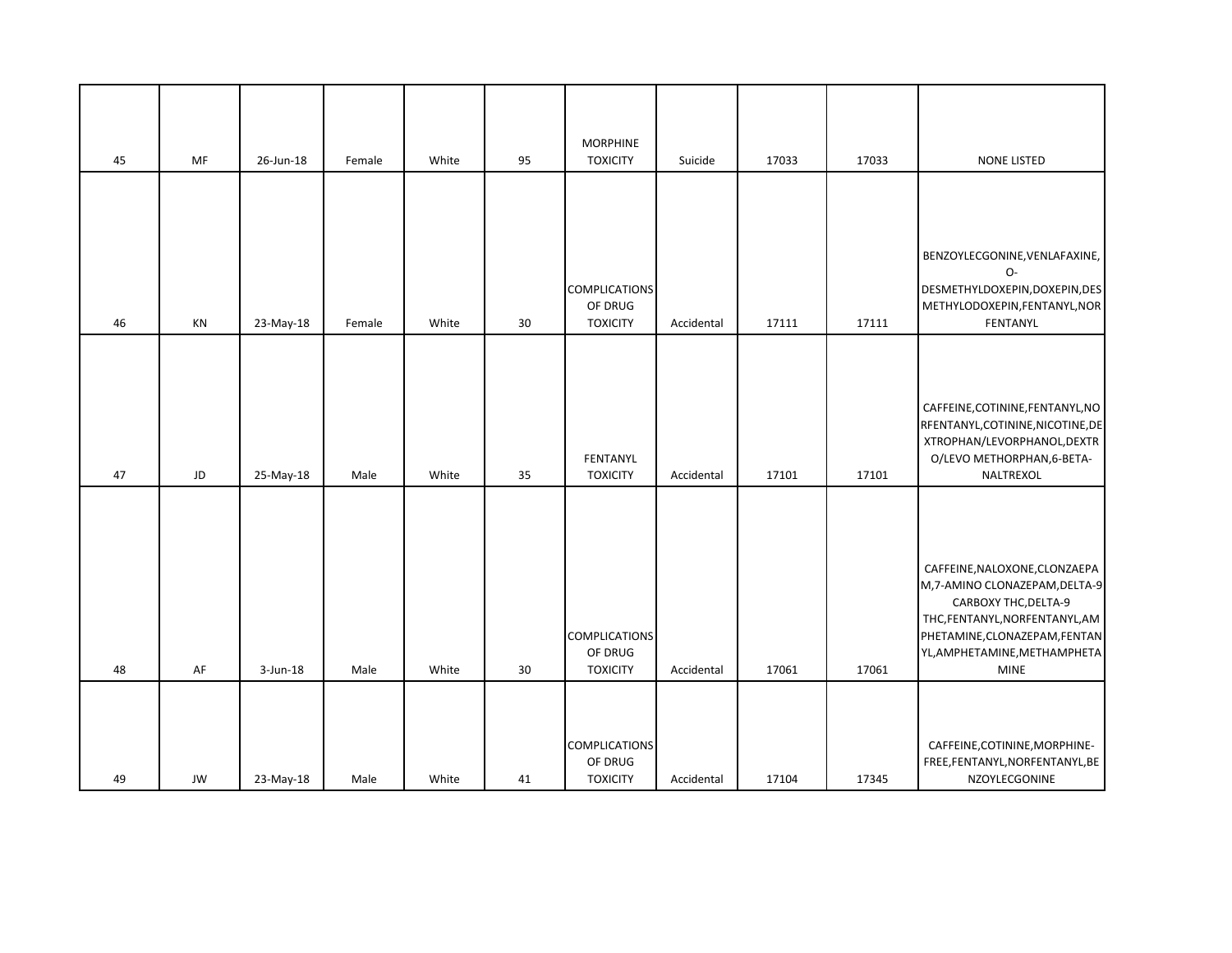| 50 | LL. | 8-Jun-18       | Male | Black    | 62 | <b>COMPLICATIONS</b><br>OF DRUG<br><b>TOXICITY</b> | Suicide    | 17104 | 17070 | COTININE, QUETIAPINE, CITALOPRA<br>M/ESCITALOPRAM, BENZODIAZEPIN<br>ES                                                                                                                                                                                                              |
|----|-----|----------------|------|----------|----|----------------------------------------------------|------------|-------|-------|-------------------------------------------------------------------------------------------------------------------------------------------------------------------------------------------------------------------------------------------------------------------------------------|
| 51 | BA  | $4$ -Jun-18    | Male | White    | 35 | <b>COMPLICATIONS</b><br>OF DRUG<br><b>TOXICITY</b> | Accidental | 17104 | 17104 | CAFFEINE, COTININE, CODEINE-<br>FREE, MORPHINE-FREE, 6-<br>MONACETYLMORPHINE-<br>FREE, TRAMADOL, FENTANYL                                                                                                                                                                           |
| 52 | PR  | $1$ -Jun- $18$ | Male | Hispanic | 38 | <b>HEROIN</b><br><b>TOXICITY</b>                   | Accidental | 17101 | 17103 | CAFFEINE, NALOXONE, MORPHINE-<br>FREE                                                                                                                                                                                                                                               |
| 53 | JH  | 12-Jun-18      | Male | White    | 35 | <b>COMPLICATIONS</b><br>OF DRUG<br><b>TOXICITY</b> | Accidental | 17109 | 17112 | CAFFEINE, NALOXONE, TEMAZEPAN,<br>LORAZEPAM, DILHYDROCODEINE/H<br>YDROCODOL-FREE, HYDROCODONE-<br>FREE, TRAMADOL, O-<br>DESMETHYLTRAMADOL, DELTA-9<br>CARBOXY THC, DELTA-9<br>THC, CYCLOBENZAPRINE, COTINE, DI<br>AZEPAM, OXAZEPAM, HYDROMORP<br>HONE, MIRTAZAPINE, AMPHETAMIN<br>E |
| 54 | AP  | $2$ -Jul-18    | Male | White    | 37 | <b>ACUTE</b><br>FENTANYL<br><b>TOXICITY</b>        | Accidental | 17033 | 17022 | CAFEINE, NALOXONE, FENTANYL, NO<br>RFENTANYL, ACETYL<br>FENTANYL, OPIATES, FENTANYL/ME<br><b>TABOLITE</b>                                                                                                                                                                           |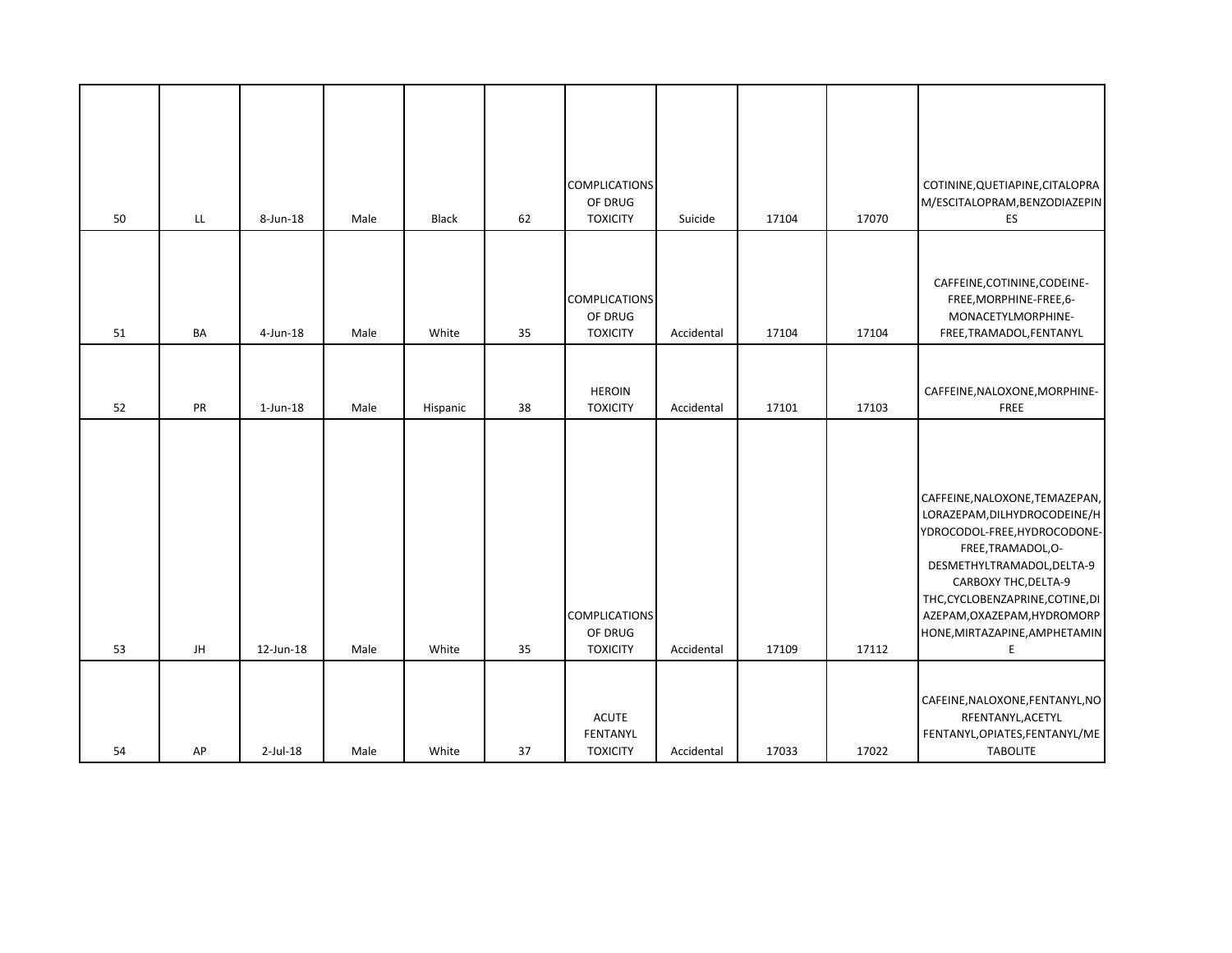| 58                                                                                                                          | 57                                                                                                                                                                                                                                                       | 56                                                                                                                                                                                   | 55                                                                                                                                                                |
|-----------------------------------------------------------------------------------------------------------------------------|----------------------------------------------------------------------------------------------------------------------------------------------------------------------------------------------------------------------------------------------------------|--------------------------------------------------------------------------------------------------------------------------------------------------------------------------------------|-------------------------------------------------------------------------------------------------------------------------------------------------------------------|
| JK                                                                                                                          | JH                                                                                                                                                                                                                                                       | CA                                                                                                                                                                                   | CF                                                                                                                                                                |
| $1$ -Jul- $18$                                                                                                              | 10-Jun-18                                                                                                                                                                                                                                                | 29-Jun-18                                                                                                                                                                            | 12-Jun-18                                                                                                                                                         |
| Male                                                                                                                        | Male                                                                                                                                                                                                                                                     | Male                                                                                                                                                                                 | Male                                                                                                                                                              |
| White                                                                                                                       | White                                                                                                                                                                                                                                                    | White                                                                                                                                                                                | White                                                                                                                                                             |
| 67                                                                                                                          | 25                                                                                                                                                                                                                                                       | 38                                                                                                                                                                                   | 46                                                                                                                                                                |
| <b>COMPLICATIONS</b><br>OF DRUG<br><b>TOXICITY</b>                                                                          | <b>COMPLICATIONS</b><br>OF DRUG<br><b>TOXICITY</b>                                                                                                                                                                                                       | <b>COMPLICATIONS</b><br>OF DRUG<br><b>TOXICITY</b>                                                                                                                                   | <b>COMPLICATIONS</b><br>OF DRUG<br><b>TOXICITY</b>                                                                                                                |
| Accidental                                                                                                                  | Accidental                                                                                                                                                                                                                                               | Accidental                                                                                                                                                                           | Accidental                                                                                                                                                        |
| 17104                                                                                                                       | 17112                                                                                                                                                                                                                                                    | 17112                                                                                                                                                                                | 17102                                                                                                                                                             |
| 17104                                                                                                                       | 17112                                                                                                                                                                                                                                                    | 17112                                                                                                                                                                                | 17102                                                                                                                                                             |
| ETHANOL, CAFFEINE, COTININE, MO<br>RPHINE-FREE,6-<br>MONOACETYLMORPHINE-<br>FREE, MORPHINE-<br>TOTAL, FENTANYL, NORFENTANYL | CAFFEINE, COTININE, ALPRAZOLAM,<br>DELTA-9 CARBOXY THC, DELTA-9<br>THC,FENTANYL,NORFENTANYL,ACE<br>TYL FENTANYL, 4-ANPP, PARA-<br><b>FLUOROBUTYRL</b><br>FENTANYL/FIBF, NICOTINE, 7-<br>AMINO CLONAZEPAM, ALPHA-<br>HYDROXYALPRAZOLAM, MORPHINE-<br>FREE | ALPRAZOLAM, BENZOYLECGONINE,<br>FENTANYL, NORFENTANYL, AMPHET<br>AMINE, METHAMPHETAMINE, OPIA<br>TES, COCAINE/METABOLITES, BENZO<br>DIAZEPINES, AMPHETAMINE, FENTA<br>NYL/METABOLITE | ETHANOL, BETA-<br>PHENETHYLAMINE, NICOTINE, CAFF<br>EINE, COTININE, THEOBROMINE, HY<br>DROXYBUPROPION, SERALINE, DES<br>METHYLSERTRALINE,FENTANYL,NO<br>RFENTANYL |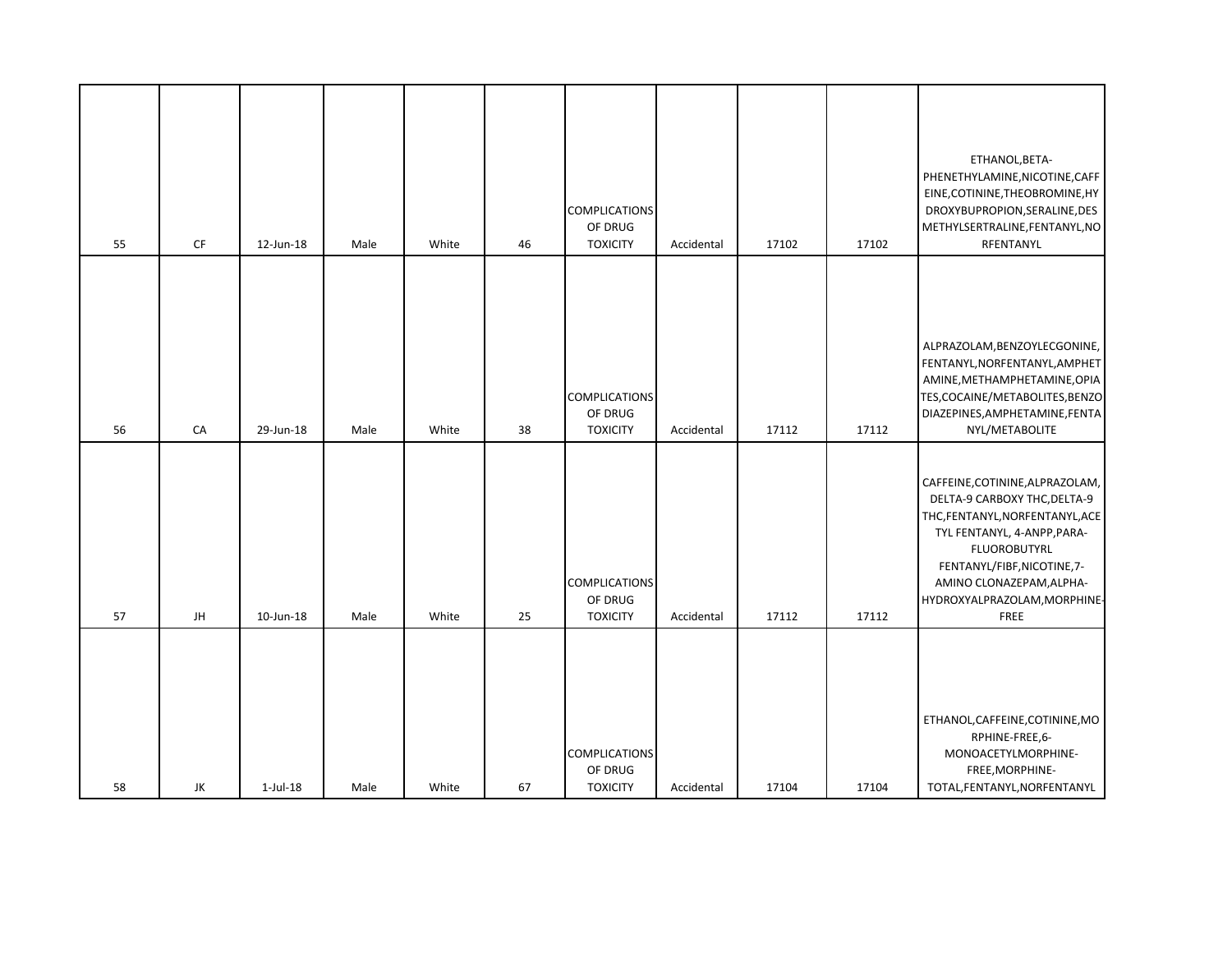| 59 | CB | 21-Jun-18 | Male   | Hispanic | 21 | FENTANYL<br>OVERDOSE                               | Accidental | 17103 | 17103 | COTININE, DELTA-9 CARBOXY<br>THC, DELTA-9<br>THC,FENTANYL,NORFENTANYL,COC<br>AINE/METABOLITIES, FENTANY, MET<br>ABOLITE, CANNBINOIDS                                      |
|----|----|-----------|--------|----------|----|----------------------------------------------------|------------|-------|-------|---------------------------------------------------------------------------------------------------------------------------------------------------------------------------|
| 60 | SH | 25-Jun-18 | Male   | White    | 50 | <b>COMPLICATIONS</b><br>OF DRUG<br><b>TOXICITY</b> | Accidental | 17101 | 17101 | COFFEINE, COTININE, MORPHINE-<br>FREE, FENTANYL, NORFENTANYL, OPI<br>ATES, BENZODIAZEPINES, FENTANYL<br>/METABOLITE, 6-MAM-FREE                                           |
| 61 | EB | 25-Jun-18 | Female | White    | 27 | <b>COMPLICATIONS</b><br>OF DRUG<br><b>TOXICITY</b> | Accidental | 17104 | 17104 | CAFFEINE, BUPROPION, HYDROXYBU<br>PRORION, SERTRALINE, DESMETHYL<br>SERTRALINE, TRAZODONE, MCPP, HY<br><b>DROXYZINE</b><br>HCL, CYCLOBENZAPRINE, FENTANYL,<br>NORFENTANYL |
| 62 | WC | 7-Jul-18  | Male   | White    | 50 | <b>COMPLICATIONS</b><br>OF DRUG<br><b>TOXICITY</b> | Accidental | 17022 | 17022 | CODEINE-FREE, MORPHINE-FREE, 6-<br>MONOACETYLMORPHINE-<br>FREE, TRAMADOL, FENTANYL, NORFE<br>NTANYL, OPIATES, FENTANYL                                                    |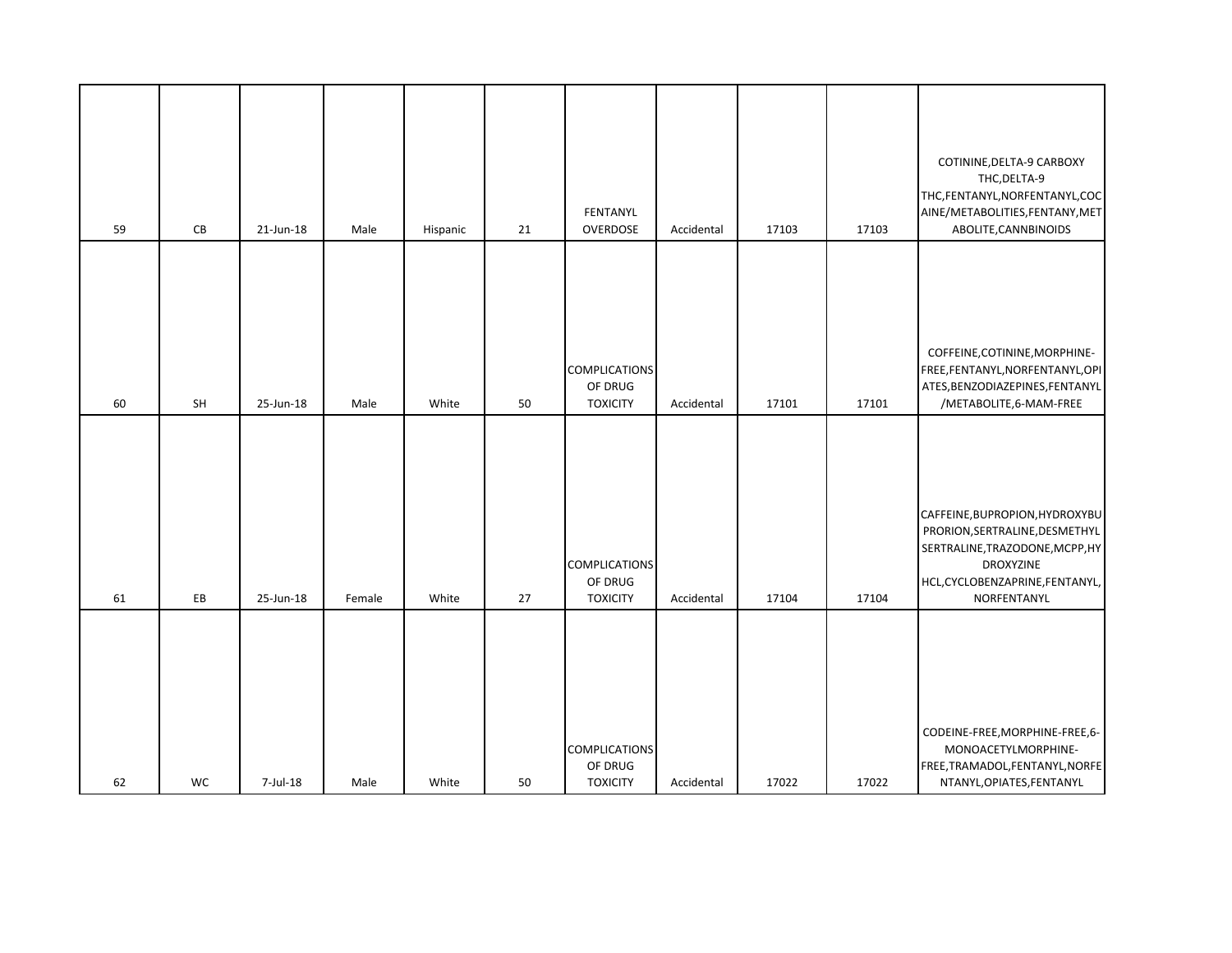| 63 | <b>TM</b> | 8-Jun-18  | Female | White    | 45 | COMPLICATION<br>OF DRUG<br>OVERDOSE                | Suicide      | 17109 | 17109     | METOCLOPRAMIDE, LORAZEPAM, DI<br>PHEHYDRAMINE, PROMETHAZINE, C<br>ITALOPRAM/ESCITALOPRAM                                                                                                                                                                       |
|----|-----------|-----------|--------|----------|----|----------------------------------------------------|--------------|-------|-----------|----------------------------------------------------------------------------------------------------------------------------------------------------------------------------------------------------------------------------------------------------------------|
| 64 | TD        | 14-Jun-18 | Male   | Asian    | 30 | <b>COMPLICATIONS</b><br>OF DRUG<br><b>TOXICITY</b> | Accidental   | 17109 | 17109     | ALPRAZOLAM, FENTANYL, NORFENT<br>ANYL, COTININE, NOCOTINE, ALPHA-<br>HYDROXYALPRZOLAM, MORPHINE-<br>FREE, TRAMADOL, AMPHETAMINE,<br>METHAMPHETAMINE                                                                                                            |
| 65 | <b>CH</b> | 17-Jul-18 | Male   | Hispanic | 49 | <b>COMPLICATIONS</b><br>OF DRUG<br><b>TOXICITY</b> | Accidental   | 17102 | 17102     | ETHANOL, BETA-<br>PHENETHYLAMINE, METHYLECGONI<br>NE, QUININE, COTININE, BENZOYLEC<br>GONINE, FENTANYL, NORFENTANYL                                                                                                                                            |
| 66 | VS        | 21-Jun-18 | Female | White    | 46 | <b>COMPLICATIONS</b><br>OF DRUG<br><b>TOXICITY</b> | Undetermined | 17113 | $\pmb{0}$ | BETA-<br>PHENETHYLAMINE, LEVAMISOLE, M<br>ETHYLECGONINE, NICOTINE, CAFFEI<br>NE, ACETAMINOPHEN, COTININE, M<br>ORPHINE-<br>TOTAL, DESMETHYLSERTRALINE, GA<br>BAPENTIN, CYCLOBENZAPRINE, HYD<br>ROXYZINE<br>HCL,FENTANYL,NORFENTANYL,ACE<br><b>TYL FENTANYL</b> |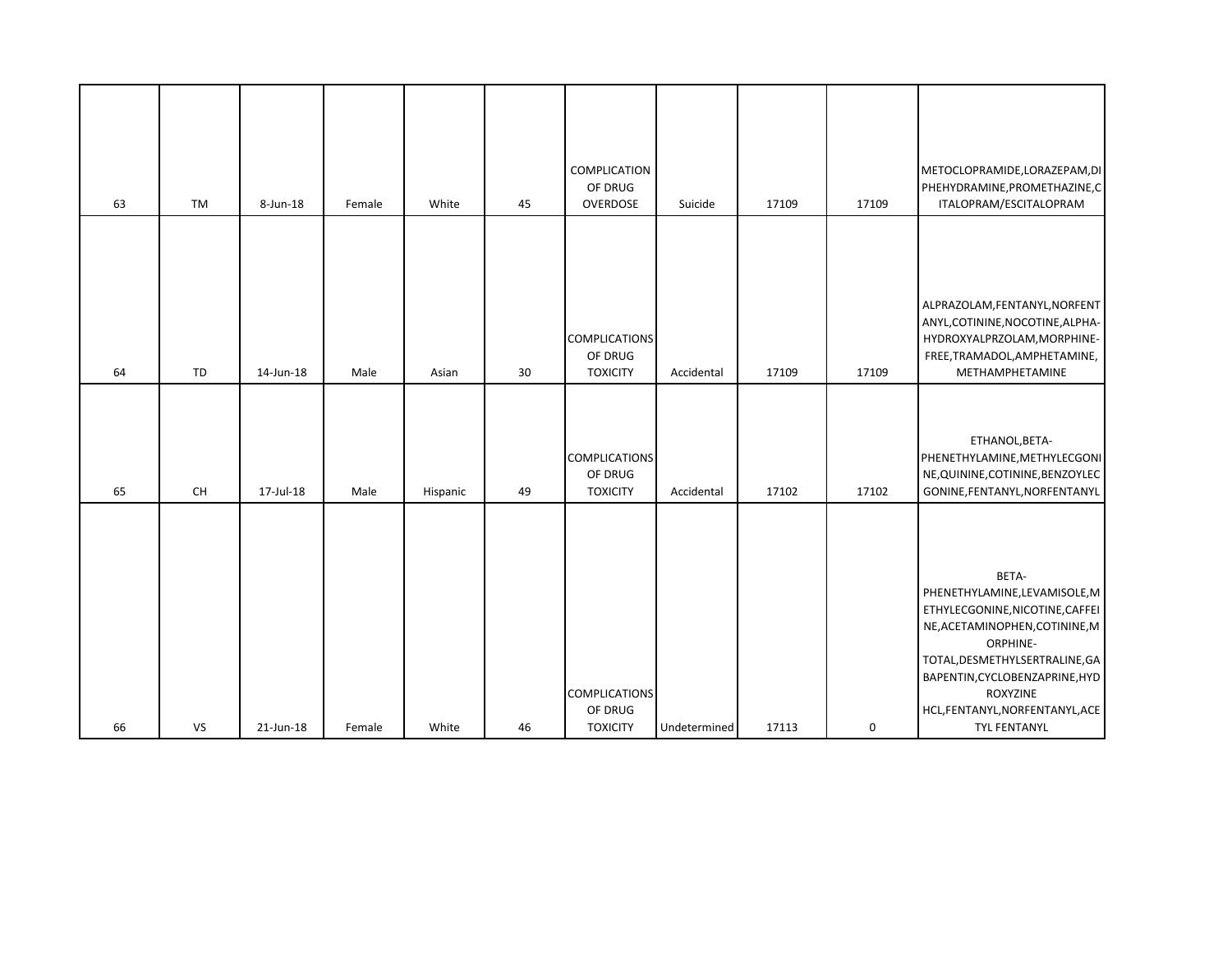|    |           |             |        |       |    |                                 |            |       |       | CAFFEINE, COTININE, BENZOYLEGON                                    |
|----|-----------|-------------|--------|-------|----|---------------------------------|------------|-------|-------|--------------------------------------------------------------------|
|    |           |             |        |       |    | <b>COMPLICATIONS</b>            |            |       |       | INE, SERTRALINE, DESMETHYLSERTR<br>ALINE, FENTANYL, NORFENTANYL, C |
| 67 | DB        | 25-Jul-18   | Male   | White | 23 | OF DRUG<br><b>TOXICITY</b>      | Accidental | 17057 | 17057 | OCAINE/METABOLITES, BENZODIAZ<br>EPINES, FENTANYL/METABOLITE       |
|    |           |             |        |       |    |                                 |            |       |       |                                                                    |
|    |           |             |        |       |    |                                 |            |       |       |                                                                    |
|    |           |             |        |       |    | <b>COMPLICATIONS</b>            |            |       |       |                                                                    |
|    |           |             |        |       |    | OF DRUG                         |            |       |       | ALPRAZOLAM, DELTA-9                                                |
| 68 | <b>NW</b> | 23-Jul-18   | Male   | White | 27 | <b>TOXICITY</b>                 | Accidental | 17061 | 17061 | THC,FENTANYL                                                       |
|    |           |             |        |       |    |                                 |            |       |       | FENTANYL, NORFENTANYL, PARA-                                       |
|    |           |             |        |       |    | FENTANYL                        |            |       |       | FLUOROBUTYRL FENTANYL/FIBF,4-                                      |
| 69 | DH        | 7-Mar-18    | Male   | Black | 75 | <b>TOXICITY</b>                 | Accidental | 17104 | 17104 | ANPP                                                               |
|    |           |             |        |       |    |                                 |            |       |       |                                                                    |
|    |           |             |        |       |    | <b>COMPLICATIONS</b><br>OF DRUG |            |       |       |                                                                    |
| 70 | <b>CM</b> | $6$ -Jul-18 | Male   | White | 45 | <b>TOXICITY</b>                 | Accidental | 17109 | 17112 | CAFFEINE, BENZOYLECGONINE, DELT<br>A 9 THC, FENTANYL, NORFENTANYL  |
|    |           |             |        |       |    |                                 |            |       |       |                                                                    |
|    |           |             |        |       |    |                                 |            |       |       |                                                                    |
|    |           |             |        |       |    |                                 |            |       |       |                                                                    |
|    |           |             |        |       |    | <b>COMPLICATIONS</b>            |            |       |       | 11-HYDROXY DELTA-9 THC, DELTA-9                                    |
| 71 | SB        | $2$ -Jun-18 | Female | White | 37 | OF DRUG<br><b>TOXICITY</b>      | Accidental | 17034 | 17104 | CARBOXY THC, DELTA-9<br>THC,FENTANYL,NORFENTANYL                   |
|    |           |             |        |       |    |                                 |            |       |       |                                                                    |
|    |           |             |        |       |    |                                 |            |       |       |                                                                    |
|    |           |             |        |       |    | <b>COMPLICATIONS</b>            |            |       |       |                                                                    |
| 72 | КC        | 30-Jun-18   | Female | White | 30 | OF DRUG<br><b>TOXICITY</b>      | Accidental | 17110 | 17110 | FENTANYL, NORFENTANYL, COCAINE<br>/METABOLITIES                    |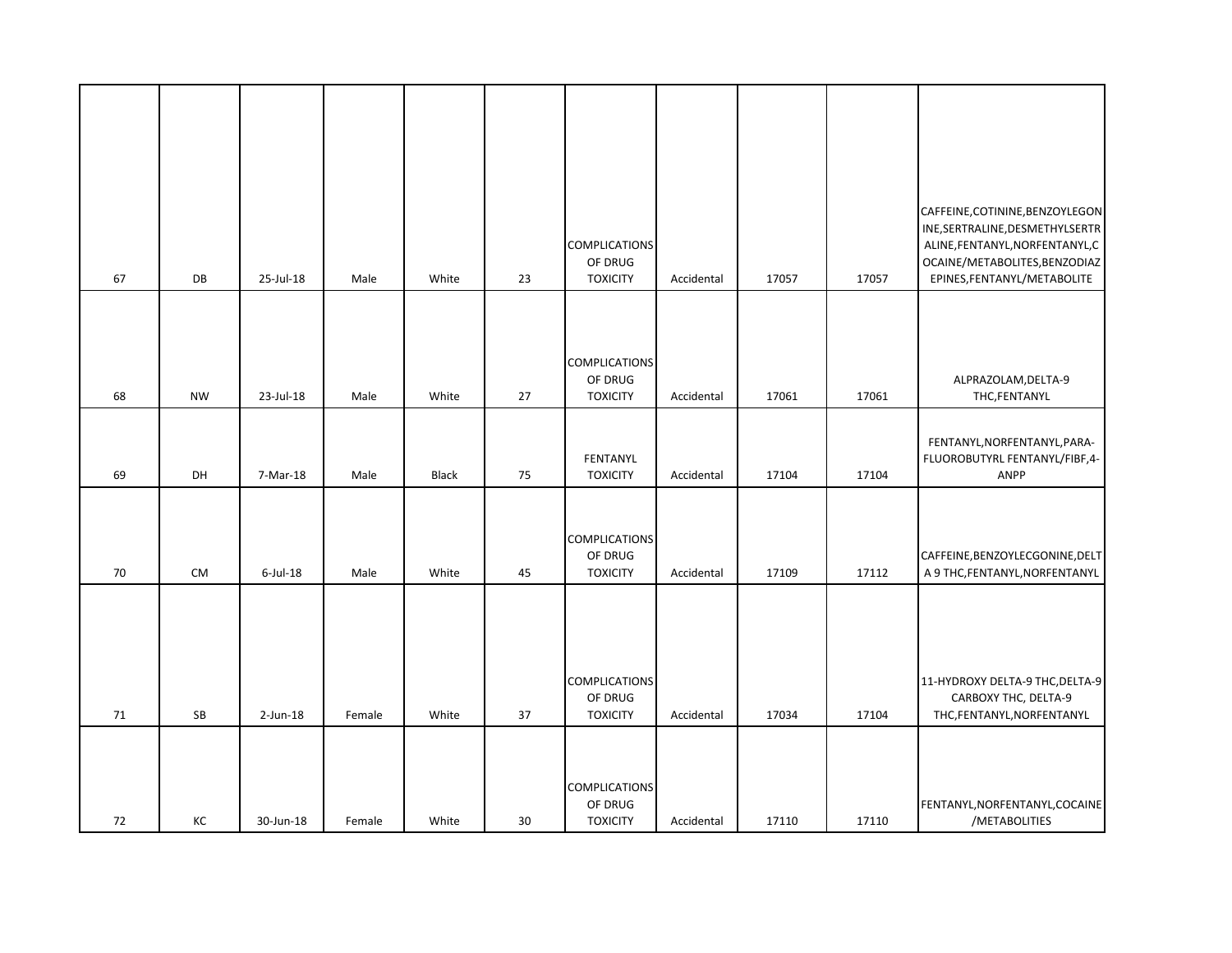| 73 | JG        | 3-Aug-18  | Male   | <b>Black</b> | 65 | COMPLICATIONS<br>OF DRUG<br><b>TOXICITY</b>        | Accidental | 17110 | 17110 | MORPHINE-FREE, PARA-<br>FLUOROISOBUTYRYLFENTANYL,COT<br>ININEOPIATES, FENTANYL/METABO<br>LITE,6-MAM-FREE    |
|----|-----------|-----------|--------|--------------|----|----------------------------------------------------|------------|-------|-------|-------------------------------------------------------------------------------------------------------------|
|    |           |           |        |              |    |                                                    |            |       |       |                                                                                                             |
| 74 | JW        | 6-Aug-18  | Female | <b>Black</b> | 58 | <b>COMPLICATIONS</b><br>OF DRUG<br><b>TOXICITY</b> | Accidental | 17101 | 17102 | COCAINE, BENZOYLECGONINE, NOR<br>TRIPTYLINE, CYCLOBENZAPRINE, FEN<br>TANYL, NORFENTANYL, ACETYL<br>FENTANYL |
|    |           |           |        |              |    |                                                    |            |       |       |                                                                                                             |
| 75 | AT        | 27-Jul-18 | Male   | White        | 36 | <b>ACUTE</b><br>FENTANYL<br><b>TOXICITY</b>        | Accidental | 17033 | 17011 | FENTANYL, NORFENTANYL, ETHANO<br>L, COTININE, CITALOPRAM/ESCITAL<br>OPRAM, AMPHETAMINE                      |
|    |           |           |        |              |    |                                                    |            |       |       |                                                                                                             |
| 76 | CV        | 4-Aug-18  | Male   | Hispanic     | 31 | <b>COMPLICATIONS</b><br>OF DRUG<br><b>TOXICITY</b> | Suicide    | 17104 | 17104 | NALOXONE, BENZOYLECGONINE, FE<br>NTANYL, NORFENTANYL, ACETY<br>FENTANYL                                     |
|    |           |           |        |              |    |                                                    |            |       |       |                                                                                                             |
| 77 | LT.       | 27-Jul-18 | Male   | Hispanic     | 49 | FENTANYL<br><b>TOXICITY</b>                        | Accidental | 17104 | 17104 | FENTANYL, NORFENTANYL, ACETYL<br>FENTANYL                                                                   |
|    |           |           |        |              |    |                                                    |            |       |       |                                                                                                             |
| 78 | <b>TT</b> | 12-Aug-18 | Male   | Black        | 46 | FENTANYL<br><b>TOXICITY</b>                        | Accidental | 17103 | 17103 | ETHANOL, CAFFEINE, COTININE, COC<br>AETHYLENE, BENZOYLEGONINE, FEN<br>TANYL, ACETY FENTANYL                 |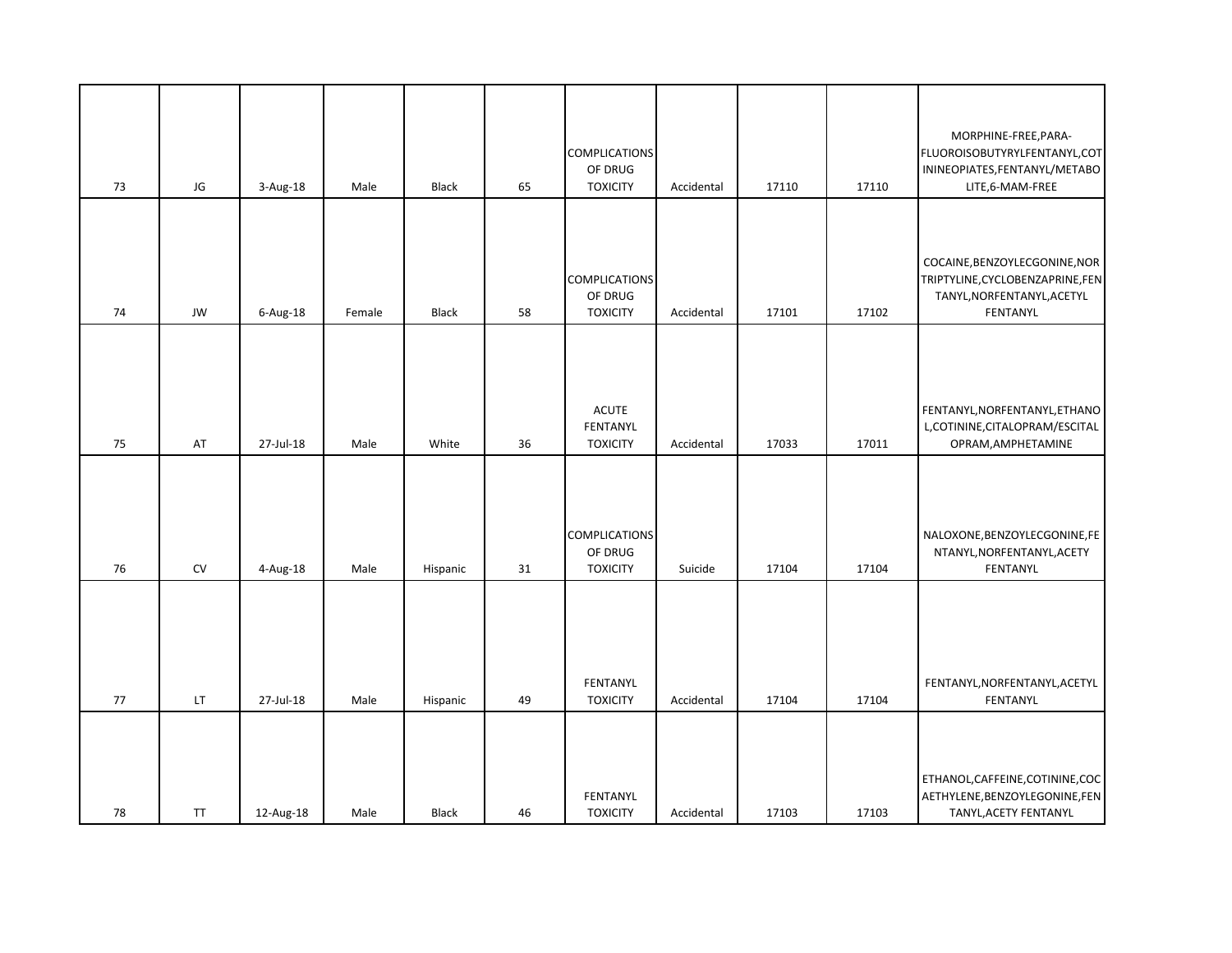|    |           |             |      |       |    |                                                    |            |       |           | CAFFEINE, COTININE, NICOTINE, DIAZ<br>EPAM, NORDIAZEPAM, OXAZEPAM, T<br>EMAZEPAN, MORPHINE-FREE, 6-                                                                      |
|----|-----------|-------------|------|-------|----|----------------------------------------------------|------------|-------|-----------|--------------------------------------------------------------------------------------------------------------------------------------------------------------------------|
| 79 | <b>RM</b> | $3-Aug-18$  | Male | White | 45 | <b>COMPLICATIONS</b><br>OF DRUG<br><b>TOXICITY</b> | Accidental | 17103 | 17103     | MONOACETYLMORPHINE-<br>FREE, VENLAFAXINE, O-<br>DESMETHYLVENLAFAXINE, ZOLPIDE<br>M, NORTRIPTYLINE, FENTANYL, PHEY<br>LPROPANOLAMINE, NORPSEUDOEP<br>HEDRINE, AMPHETAMINE |
|    |           |             |      |       |    |                                                    |            |       |           |                                                                                                                                                                          |
| 80 | JH        | $5$ -Jul-18 | Male | White | 32 | COMPLICATIONS<br>OF DRUG<br><b>TOXICITY</b>        | Accidental | 17057 | 17057     | CAFFEINE, COTININE, MORPHINE-<br>FREE,FENTANYL,NORFENTANYL,6-<br>MONOACETYLMORPHINE-FREE                                                                                 |
|    |           |             |      |       |    |                                                    |            |       |           |                                                                                                                                                                          |
|    |           |             |      |       |    | <b>ACUTE</b><br>FENTANYL                           |            |       |           | MORPHINE-<br>FREE,FENTANYL,NORFENTANYL,AC<br>ETYL<br>FENTANYL, OPIATES, COCAINE/MET<br>ABOLITES, BENZODIAZEPINES, FENT                                                   |
| 81 | AL        | 20-Aug-18   | Male | White | 23 | <b>TOXICITY</b>                                    | Accidental | 17104 | $\pmb{0}$ | ANYL/METABOLITE, 6-MAM-FREE                                                                                                                                              |
|    |           |             |      |       |    | <b>COMPLICATIONS</b><br>OF DRUG                    |            |       |           | CAFFEINE, COTININE, METHADONE,<br>EDDP,LEVETIRACETAM,AMITRIPTYL<br>INE, NORTRIPTYLINE, DELTA-9<br><b>CARBOXY THC, DELTA-9</b>                                            |
| 82 | WA        | 29-Aug-18   | Male | White | 50 | <b>TOXICITY</b>                                    | Accidental | 17061 | 17061     | THC, AMPHETAMINE                                                                                                                                                         |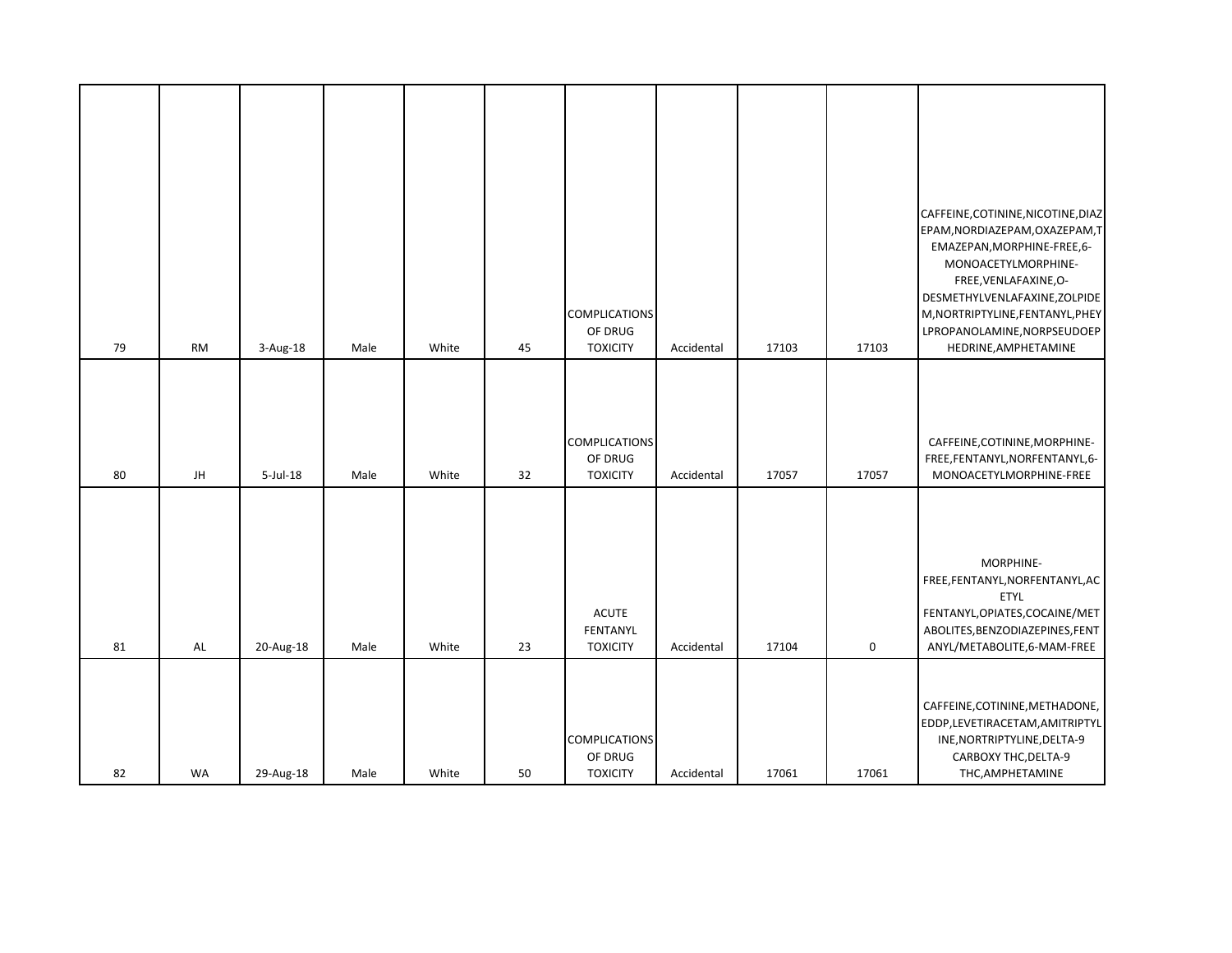| 83 | HN | 24-Aug-18 | Male   | Hispanic | 37 | FENTANYL<br><b>TOXICITY</b>                                       | Accidental | 17110 | 17110               | CAFFEINE, COTININE, NALOXONE, OL<br>ANZAPINE, MORPHINE-<br>FREE, FENTANYL, NORFENTANYL, AC<br>ETY<br>FENTANYL, OPIATES, FENTANYL/ME<br>TABOLITE, 6-MAM-FREE |
|----|----|-----------|--------|----------|----|-------------------------------------------------------------------|------------|-------|---------------------|-------------------------------------------------------------------------------------------------------------------------------------------------------------|
| 84 | RB | 10-Jul-18 | Male   | White    | 46 | FENTANYL<br><b>TOXICITY</b>                                       | Accidental | 17113 | $\mathsf{O}\xspace$ | FENTANYL, COCAINE                                                                                                                                           |
| 85 | HD | 28-Aug-18 | Female | White    | 36 | <b>ACUTE</b><br><b>FENTANYL</b><br><b>TOXICITY</b>                | Accidental | 17101 | 17113               | FENTANYL, NORFENTANYL, ACETYL<br>FENTANYL, LORAZEPAM, BENZOYLEC<br>GONINE, BUPROPION, HYDROXYBUP<br>ROPION, TOPIRAMATE, ARIPIPAZOLE                         |
| 86 | LM | 28-Aug-18 | Female | Hispanic | 48 | <b>COMPLICATIONS</b><br>OF DRUG<br><b>TOXICITY</b>                | Accidental | 17101 | 17104               | ETHANOL, CAFFEINE, BENZOYLECGO<br>NINE, FENTANYL                                                                                                            |
| 87 | SS | 23-Aug-18 | Male   | White    | 55 | <b>COMPLICATIONS</b><br>OF DRUG AND<br>ALCOHOL<br><b>TOXICITY</b> | Accidental | 17112 | 17112               | ETHANOL, CAFFEINE, COTININE, AMI<br>TRIPTYLINE, NORTRIPTYLINE, DELTA-<br>9 CARBOXY THC, DELTA-9<br>THC, TRAZODONE, CANNBINOIDS                              |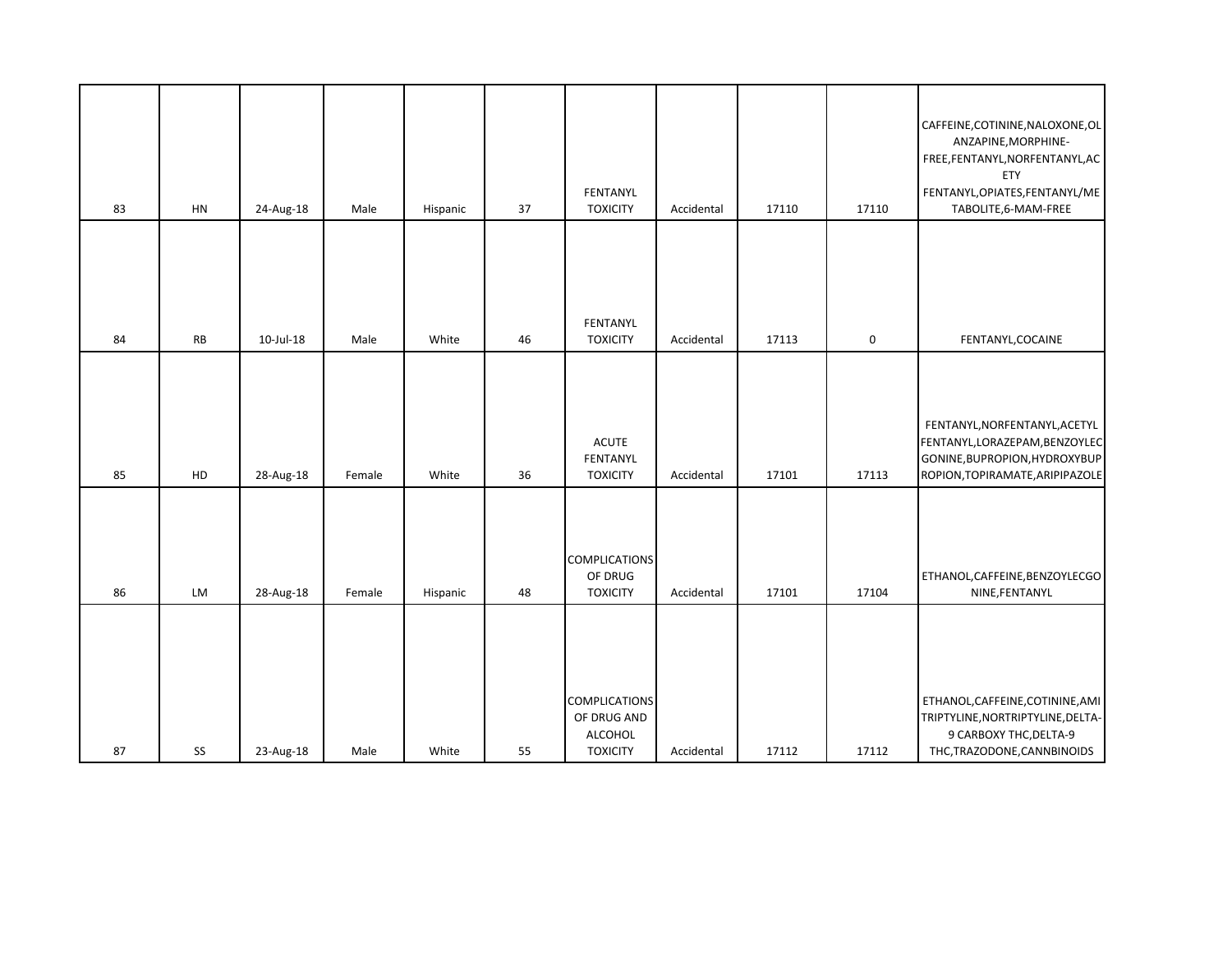| 88 | MP        | 8-Sep-18       | Male   | White    | 39 | <b>COMPLICATIONS</b><br>OF DRUG<br><b>TOXICITY</b>                                   | Accidental   | 17102 | 17102               | CAFFEINE, MORPHINE-FREE, 6-<br>MONOACETYLMORPHINE-<br>FREE,FENTANYL,NORFENTANYL,OPI<br>ATES, FENTANYL/METABOLITE         |
|----|-----------|----------------|--------|----------|----|--------------------------------------------------------------------------------------|--------------|-------|---------------------|--------------------------------------------------------------------------------------------------------------------------|
| 89 | <b>BO</b> | 8-Sep-18       | Male   | White    | 50 | FENTANYL<br><b>TOXICITY</b>                                                          | Accidental   | 17033 | 17057               | CAFFEINE, NALOXONE, ETHANOL, DE<br>LTA-9 THC, FENTANYL, ACETYL<br>FENTANYL, OPIATES, CANNBINOIDS,<br>FENTANYL/METABOLITE |
| 90 | <b>BS</b> | 24-Aug-18      | Male   | White    | 51 | <b>ACUTE ETHANOL</b><br><b>TOXICITY</b>                                              | Accidental   | 17104 | $\mathsf{O}\xspace$ | ETHANOL, CAFFEINE, COTININE, DEL<br>TA-9 THC                                                                             |
|    |           |                |        |          |    |                                                                                      |              |       |                     |                                                                                                                          |
| 91 | <b>MR</b> | 2-Aug-18       | Male   | Hispanic | 35 | FENTANYL<br><b>TOXICITY</b>                                                          | Accidental   | 17033 | 17046               | MARIJUANA, FENTANYL                                                                                                      |
| 92 | <b>NW</b> | $1$ -Jul- $18$ | Female | White    | 43 | <b>COMPLICATIONS</b><br>OF DRUG<br><b>TOXICITY/FRESH</b><br>WATER<br><b>DROWNING</b> | Undetermined | 17101 | 17110               | <b>MORPHINE</b>                                                                                                          |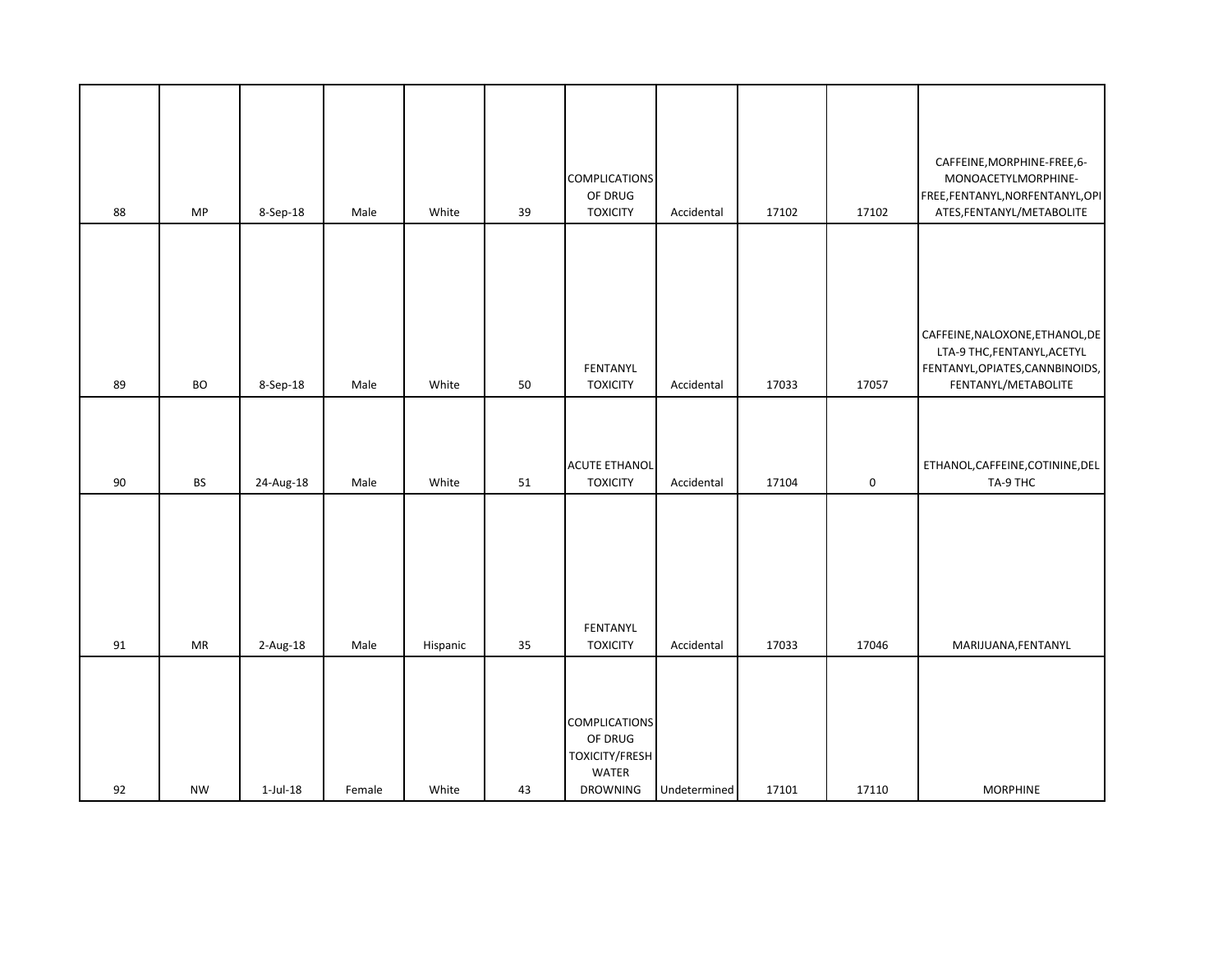| 93 | AF        | 31-Aug-18  | Female | White | 32 | FENTANYL<br><b>TOXICITY</b>                                                                                                      | Accidental | 17101 | 17113 | FENTANYL, NORFENTANYL                                                                                    |
|----|-----------|------------|--------|-------|----|----------------------------------------------------------------------------------------------------------------------------------|------------|-------|-------|----------------------------------------------------------------------------------------------------------|
|    |           |            |        |       |    |                                                                                                                                  |            |       |       |                                                                                                          |
| 94 | TC        | 11-Sep-18  | Male   | Mixed | 21 | FENTANYL<br><b>TOXICITY</b>                                                                                                      | Accidental | 17057 | 17112 | CAFFEINE, FENTANYL, NORFENTANY<br>L, ACETYL<br>FENTANYL, COTININE, NALOXONE, NI<br>COTINE, MORPHINE-FREE |
|    |           |            |        |       |    |                                                                                                                                  |            |       |       |                                                                                                          |
| 95 | <b>BS</b> | $2-Sep-18$ | Male   | White | 56 | <b>COMPLICATIONS</b><br>OF DRUG<br><b>TOXICITY</b>                                                                               | Accidental | 17061 | 17005 | ETHANOL, NICOTINE, CAFFEINE, COTI<br>NINE, PAROXETINE, FENTANYL, NORF<br>ENTANYL, ACETYL FENTANYL        |
| 96 | JM        | 8-Sep-18   | Male   | White | 47 | <b>ACUTE</b><br><b>OXYCODONE</b><br><b>TOXICITY</b>                                                                              | Accidental | 17033 | 17547 | CAFFEINE, OXYCODONE-<br>FREE, OXYMORPHONE-<br>FREE,CARISOPRODOL,LOPERAMIDE<br>, DESMETHYLLOPERAMIDE      |
| 97 | JA        | 11-Oct-18  | Male   | White | 78 | <b>MULTIPLE</b><br>SYSTEMS<br>ORGAN FAILURE<br>DUE TO<br><b>COMPLICATIONS</b><br>OF PRESUMED<br>MULTIPLE DRUG<br><b>TOXICITY</b> | Suicide    | 17033 | 17033 | NO TOX REPORT                                                                                            |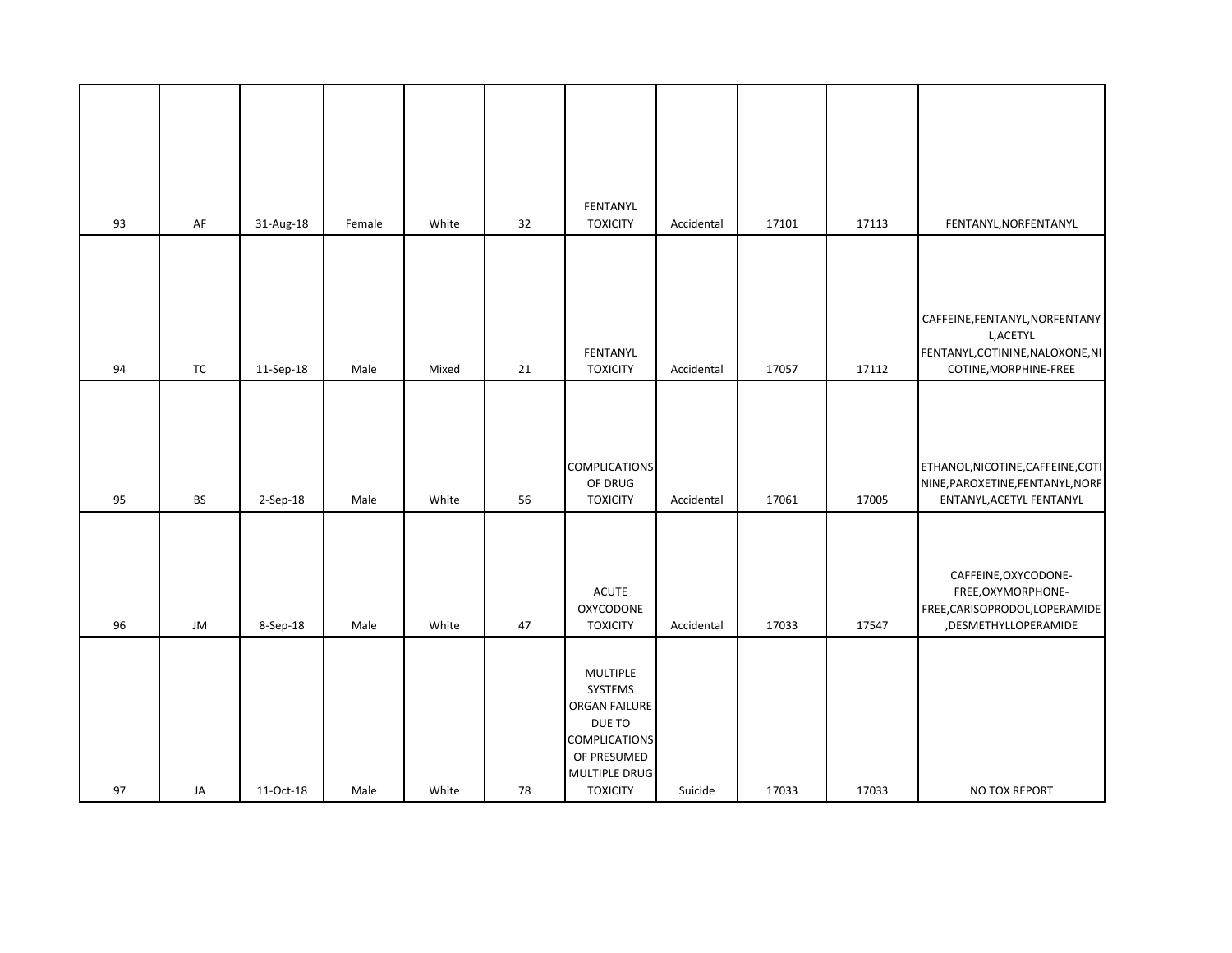| 98  | LS        | 10-Oct-18 | Male   | White | 63 | FENTANYL<br><b>TOXICITY</b>                                      | Accidental   | 17102 | 17102 | CAFFEINE, DIAZEPAM, NORDIAZEPA<br>M,ALPRAZOLAM,DOXEPIN,DESMET<br>HYLDOXEPIN, FENTANYL, NORFENTA<br><b>NYL</b>                                                                   |
|-----|-----------|-----------|--------|-------|----|------------------------------------------------------------------|--------------|-------|-------|---------------------------------------------------------------------------------------------------------------------------------------------------------------------------------|
| 99  | AM        | 5-Oct-18  | Female | White | 23 | FENTANYL<br><b>TOXICITY</b>                                      | Accidental   | 17057 | 17057 | CAFFEINE, COTININE, NALOXONE, FE<br>NTANYL, NORFENTANYL                                                                                                                         |
| 100 | LS        | 18-Aug-18 | Female | White | 59 | <b>COMPLICATIONS</b><br>OF DRUG<br><b>TOXICITY</b>               | Undetermined | 17110 | 17110 | ETHANOL, CAFFEINE, DIAZEPAM, NO<br>RDIAZEPAM, OXAZEPAM, MORPHIN<br>E-<br>FREE, MEPROBAMATE, CITALOPRAM<br>/ESCITALOPRAM, MORPHINE-<br>FREE,6-MONOACETYLMORPHINE-<br><b>FREE</b> |
| 101 | <b>NG</b> | 11-Oct-18 | Male   | White | 41 | DIFLUOROETHA<br>NE TOXICITY                                      | Accidental   | 17103 | 17103 | $1,1$ -<br>DIFLUOROETHANE, CAFFEINE, COTI<br>NINE, CITALOPRAM/ESCITALOPRAM                                                                                                      |
| 102 | VS        | 3-Sep-18  | Female | White | 18 | <b>ACUTE</b><br>MORPHINE/FEN<br><b>TANYLE</b><br><b>TOXICITY</b> | Accidental   | 17104 | 17104 | ETHANOL, BENZOYLECGOINE, MORP<br>HINE-<br>FREE,FENTANYL,NORFENTANYL                                                                                                             |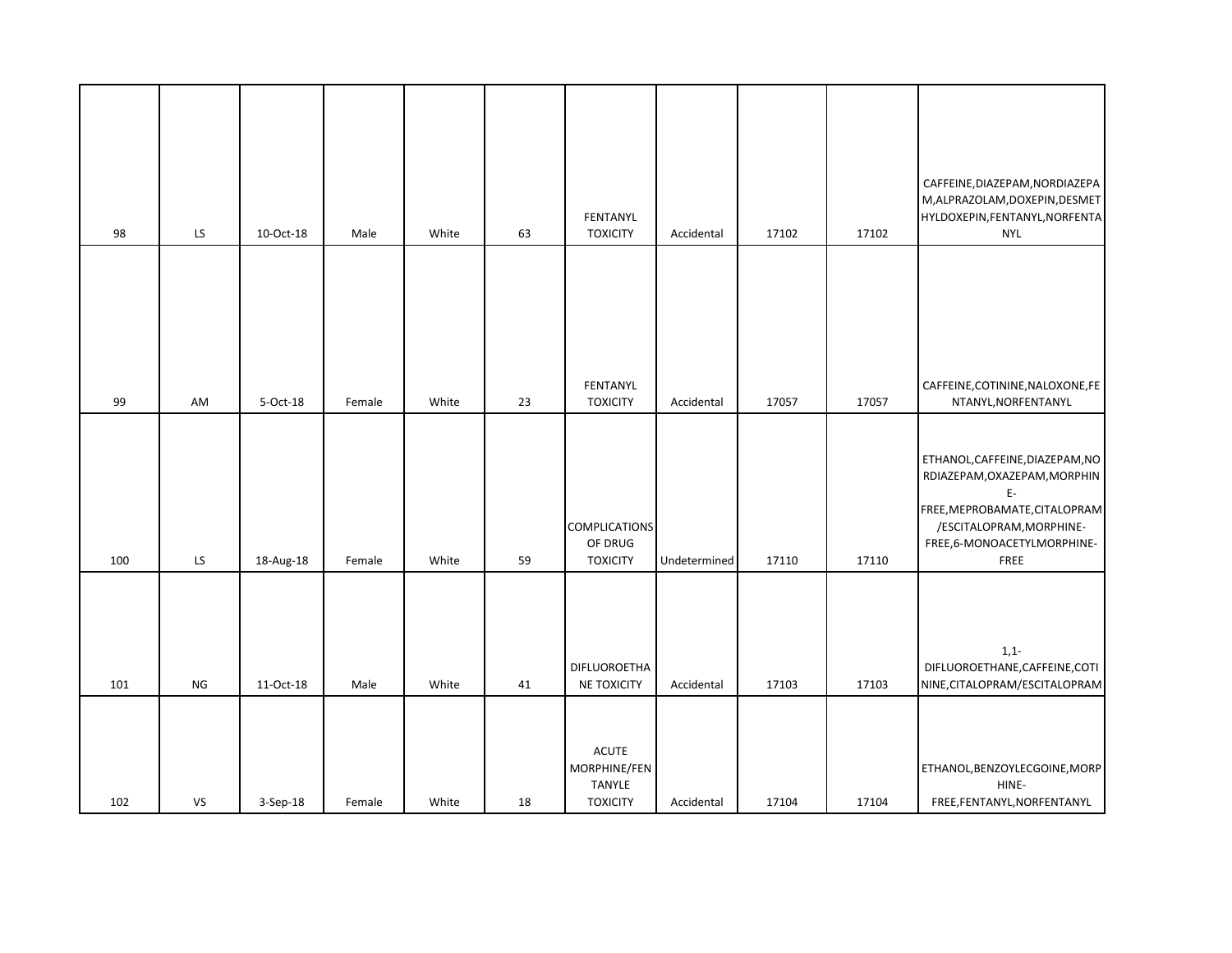| 103 | MG        | 22-Sep-18 | Female | White        | 39 | FENTANYL<br><b>TOXICITY</b>                                                                              | Accidental | 17111 | 17111 | CAFFEINE, ALPRAZOLAM, PROMETH<br>AZINE, FENTANYL, NORFENTANYL, O<br>PIATES, BENZODIAZEPINES, FENTAYL<br>/METABOLITE, DESMETHYLLOPERA<br>MIDE                                                                      |
|-----|-----------|-----------|--------|--------------|----|----------------------------------------------------------------------------------------------------------|------------|-------|-------|-------------------------------------------------------------------------------------------------------------------------------------------------------------------------------------------------------------------|
| 104 | <b>JR</b> | 7-Oct-18  | Female | Hispanic     | 46 | FENTANYL<br><b>TOXICITY</b>                                                                              | Accidental | 17112 | 17112 | CAFFEINE, LEVAMISOLE, CLONAZEPA<br>M,7-AMINO<br>CLONAZEPAM, BENZOYLECGONINE,<br>DELTA-9<br>THC, DEPHENHYDRAMINE, FENTANY<br>L, NORFENTANYL, COCAINE/METAB<br>OLITES, CANNABINOIDS, FENTANYL/<br><b>METABOLITE</b> |
| 105 | <b>RH</b> | 20-Oct-18 | Male   | White        | 67 | <b>MULTIPLE</b><br>SYSTEMS<br>ORGAN<br>FAILURE/COMPL<br><b>ICATIONS OF</b><br>ACETAMINOPHE<br>N TOXICITY | Accidental | 17033 | 17257 | ACETAMINOPHEN                                                                                                                                                                                                     |
| 106 | MG        | 4-Oct-18  | Male   | <b>Black</b> | 55 | FENTANYL<br><b>TOXICITY</b>                                                                              | Accidental | 17110 | 17110 | CAFFEINE, COTININE, FENTANYL, NO<br>RFENTANYL                                                                                                                                                                     |
| 107 | <b>CT</b> | 6-Oct-18  | Male   | White        | 45 | FENTANYL<br><b>TOXICITY</b>                                                                              | Accidental | 17109 | 17109 | CAFFEINE, COCAINE, BENZOYLECGO<br>NINE, MORPHINE-FREE, DELTA-9<br>THC,FENTANYL,NORFENTANYL,ACE<br>TYL FENTANYL                                                                                                    |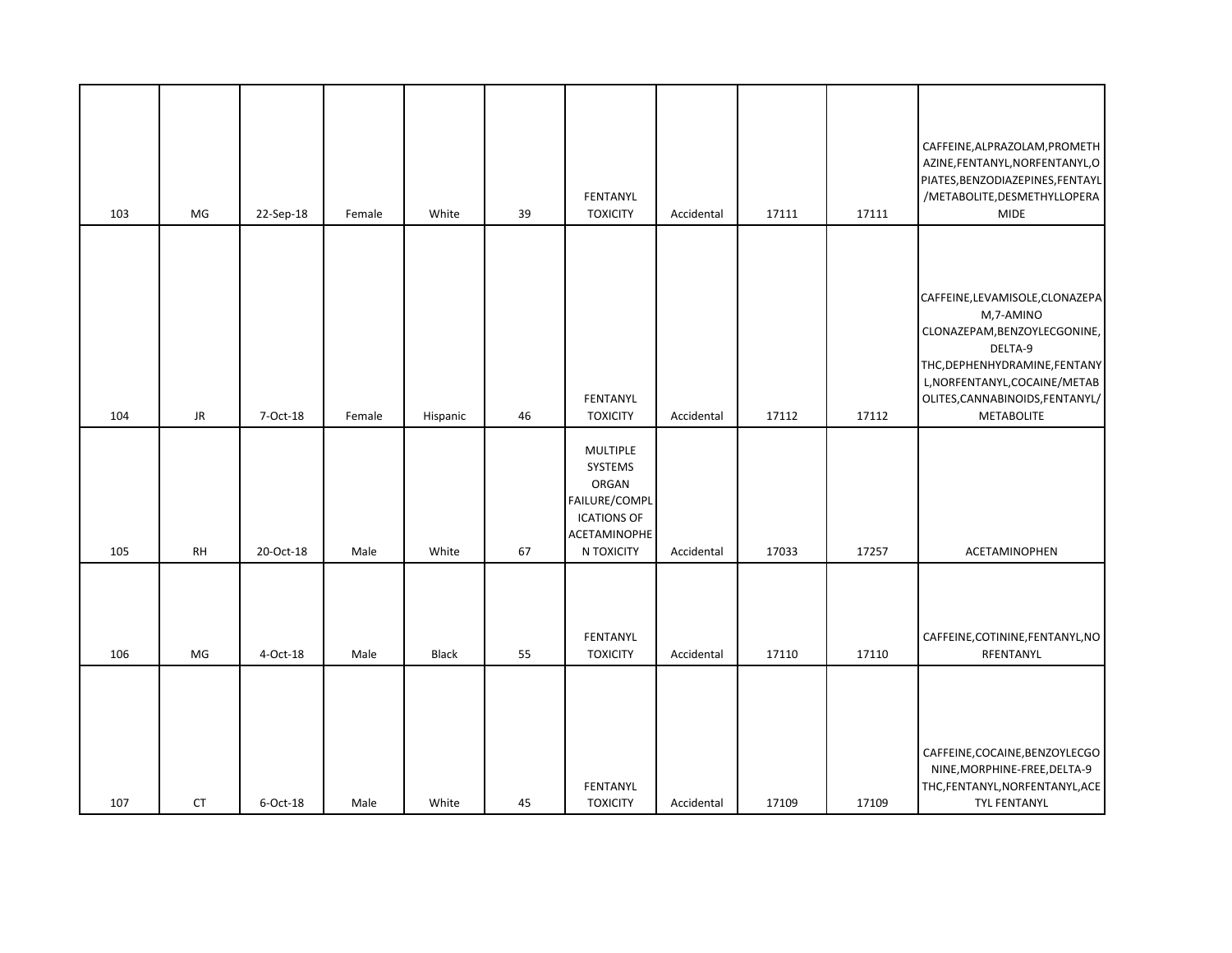| 108 | MV        | 17-Sep-18 | Female | White    | 49 | <b>ACUTE</b><br>FENTANYL<br><b>TOXICITY</b>                          | Accidental   | 17110 | 17110 | CAFFEINE, COTININE, LORAZEPAM, D<br>ULOXETINE, MIRTAZAPINE, FENTAN<br>YL, NORFENTANYL, ACETYL<br>FENTANYL, PARA-<br>FLUOROISOBUTYTYLFENTANYL                        |
|-----|-----------|-----------|--------|----------|----|----------------------------------------------------------------------|--------------|-------|-------|---------------------------------------------------------------------------------------------------------------------------------------------------------------------|
| 109 | <b>RS</b> | 10-Oct-18 | Male   | Hispanic | 39 | <b>COMPLICATIONS</b><br>OF DRUG<br><b>TOXICITY</b>                   | Accidental   | 17110 | 17110 | ETHANOL, CLONAZEPAM, MORPHIN<br>E-FREE,6-MONOACETYLMORPHINE-<br>FREE, FENTANYL                                                                                      |
|     |           |           |        |          |    |                                                                      |              |       |       |                                                                                                                                                                     |
| 110 | <b>RC</b> | 5-Oct-18  | Female | White    | 31 | <b>ASPHYXIA &amp;</b><br><b>ACUTE</b><br>FENTANYL<br><b>TOXICITY</b> | Undetermined | 17109 | 17112 | CAFFEINE, COTININE, NALOXONE, TE<br>MAZEPAN, CLONAZEPAM, 7-AMINO<br>CLONAZEPAM, PAROXETINE, FENTA<br>NYL, AMPHETAMINE, DESMETHYLLO<br>PERAMIDE                      |
|     |           |           |        |          |    |                                                                      |              |       |       | ETHANOL, CAFFEINE, COTININE, CLO<br>NAZEPAM, 7-AMINO                                                                                                                |
| 111 | <b>RD</b> | 24-Oct-18 | Male   | Black    | 32 | FENTANYL<br><b>TOXICITY</b>                                          | Accidental   | 17104 | 17104 | CLONAZEPAM, MORPHINE-FREE, 6-<br>MONOACETYLMORPHINE-<br>FREE,FENTANYL,ACETYL<br>FENTANYL, AMPHETAMINE, OPIATE<br>S, BENZODIAZEPINES, FENTANYL/ME<br><b>TABOLITE</b> |
| 112 | PG        | 20-Oct-18 | Male   | White    | 49 | <b>FENTANYL</b><br><b>TOXICITY</b>                                   | Accidental   | 17113 | 17113 | EHTANOL, CAFFEINE, COTININE, NAL<br>OXONE, ACETAMINOPHEN, BUPROPI<br>ON, HYDROXYBUPROPION, FENTANY<br>L, OPIATES                                                    |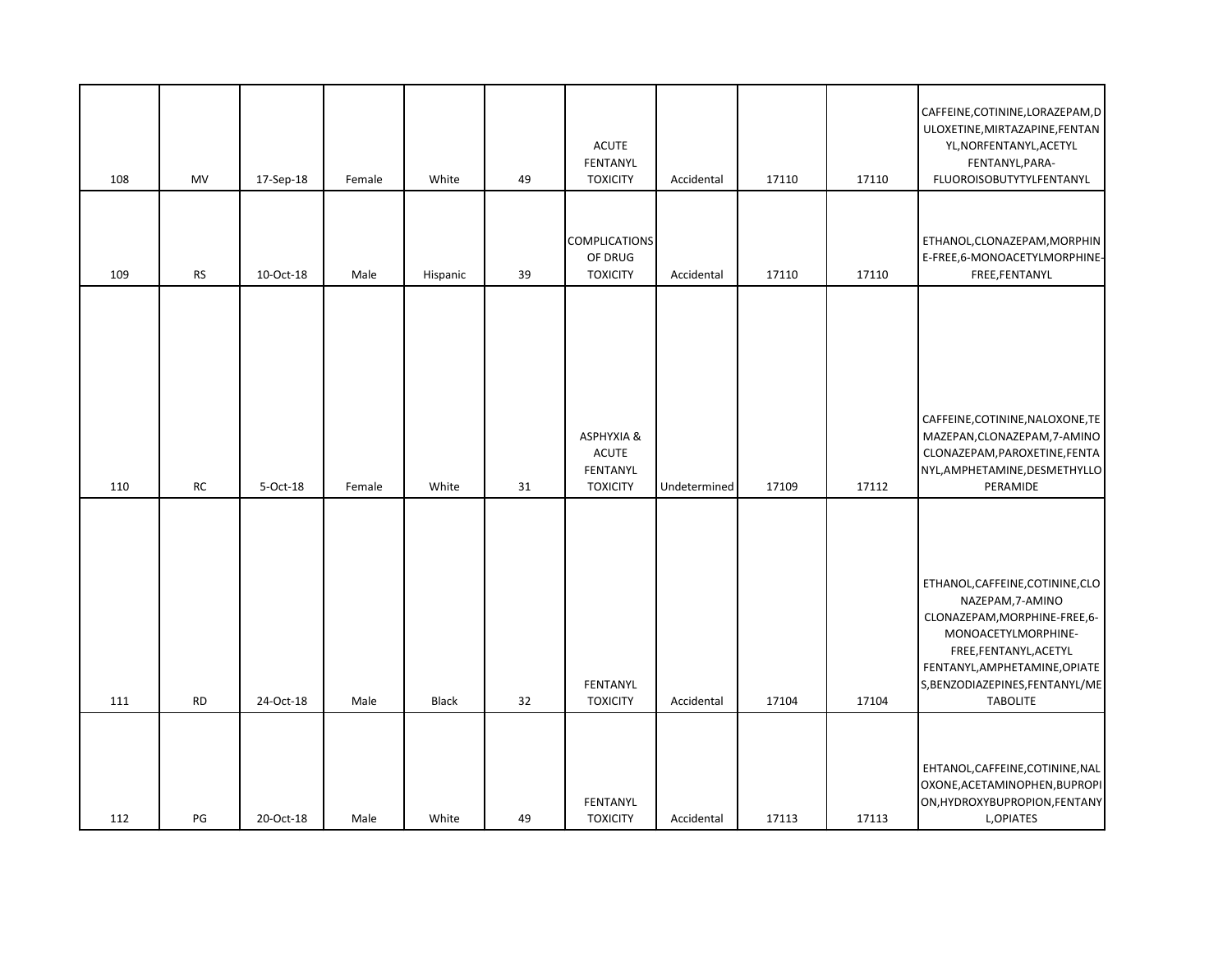| 113 | MH        | 20-Oct-18 | Male   | White | 39 | FENTANYL<br><b>TOXICITY</b>                         | Accidental | 17110 | 17112 | ETHANOL, CAFFEINE, COTININE, NAL<br>OXONE, FENTANYL, NORFENTANYL, F<br>ENTANYL/METABOLITE                                                                                                         |
|-----|-----------|-----------|--------|-------|----|-----------------------------------------------------|------------|-------|-------|---------------------------------------------------------------------------------------------------------------------------------------------------------------------------------------------------|
|     |           |           |        |       |    | FENTANYL                                            |            |       |       |                                                                                                                                                                                                   |
| 114 | CB        | 5-Nov-18  | Male   | Black | 57 | <b>TOXICITY</b>                                     | Accidental | 17102 | 17102 | FENTANYL, NORFENTANYL                                                                                                                                                                             |
| 115 | MA        | 11-Nov-18 | Male   | White | 43 | COMBINED<br><b>DRUG TOXICITY</b>                    | Accidental | 17113 | 17113 | ALCOHOL, COCAINE, COCAETHYLENE<br>,BENZOYLECGONINE,FENTANYL                                                                                                                                       |
| 116 | <b>BS</b> | 5-Nov-18  | Female | White | 53 | FENTANYL<br><b>TOXICITY</b>                         | Accidental | 17101 | 17070 | CAFFEINE, COTININE, NALOXONE, CO<br>DEINE-FREE, MORPHINE-<br>FREE, DIPHENHYDRAMINE, FENTANY<br>L, NORFENTANYL, ACETYL<br>FENTANYL, AMPHETAMINE, METHA<br>MPHETAMINE,6-<br>MONOACETYLMORPHINE-FREE |
| 117 | <b>WM</b> | 10-Nov-18 | Male   | White | 57 | <b>ACUTE</b><br>FENTANYL/HERO<br><b>IN TOXICITY</b> | Accidental | 0     | 17104 | ETHANOL, CAFFEINE, MORPHINE-<br>FEE,6-MONOACETYLMORPHINE-<br>FREE, OLANZAPINE, FENTANYL                                                                                                           |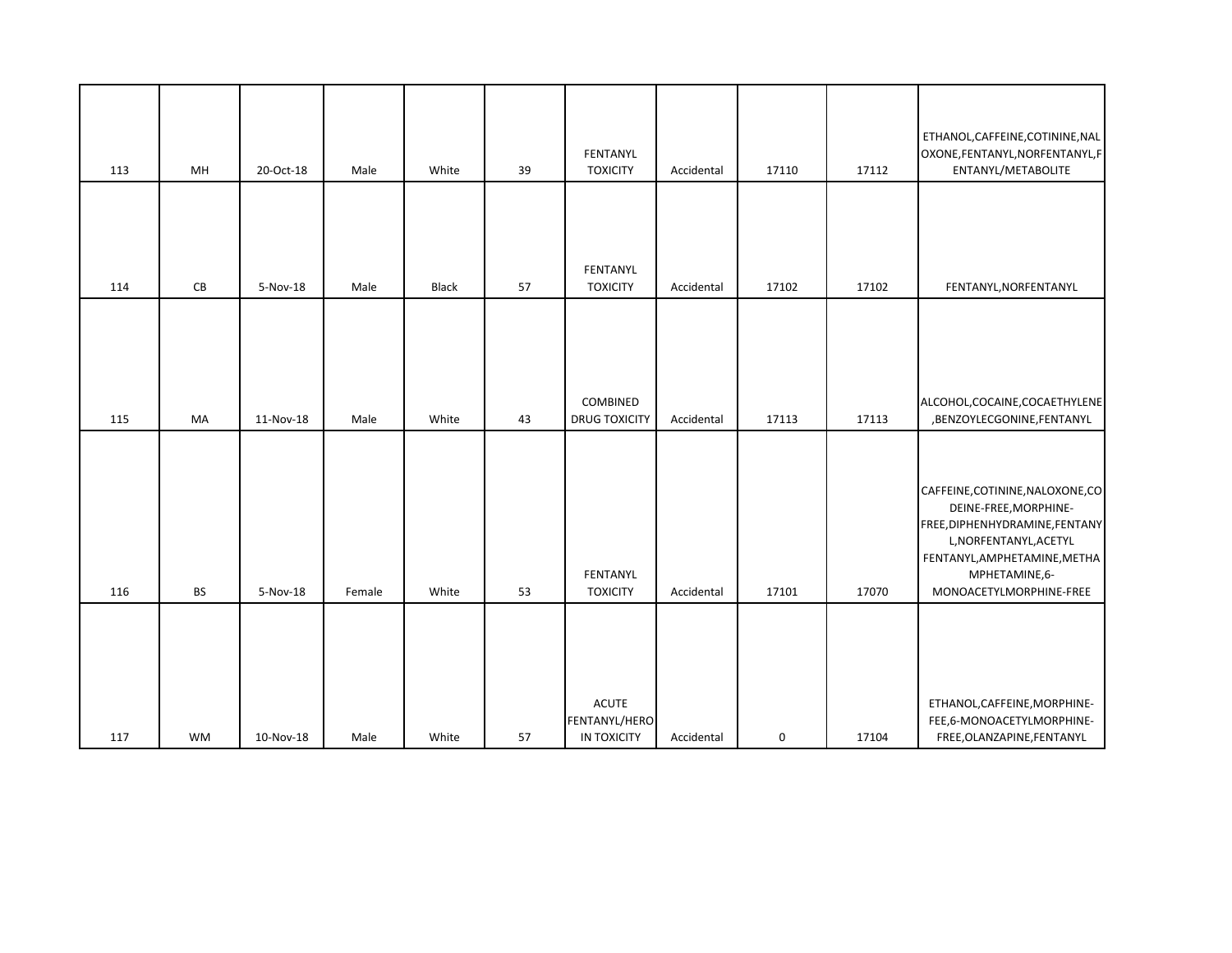| 118 | <b>DR</b> | 4-Nov-18   | Male   | White | 32 | <b>FENTANYL</b><br><b>TOXICITY</b>          | Accidental | 17028 | 17033 | ETHANOL, CAFFEINE, COTININE, NAL<br>OXONE, BENZOYLECGOINE, MORPHI<br>NE-<br>FREE, DOXYLAMINE, FENTANYL, NOR<br>FENTANYL, ACETYL<br>FENTANYL, OPIATES, COCAINE/MET<br>ABOLITES, FENTANYL/METABOLITE,<br>6-MAM-FREE                                                            |
|-----|-----------|------------|--------|-------|----|---------------------------------------------|------------|-------|-------|------------------------------------------------------------------------------------------------------------------------------------------------------------------------------------------------------------------------------------------------------------------------------|
| 119 | ML        | $1-Dec-18$ | Female | White | 48 | FENTANYL<br><b>TOXICITY</b>                 | Accidental | 17102 | 17102 | CAFFEINE, COTINE, CLONAZEPAM, 7-<br>AMINO<br>CLONAZEPAM, BENZOYLECGONINE,<br>TOPIRAMATE, VENLAFAXINE, O-<br>DESMETHYLVANLAFAXINE, DELTA-9<br>CARBOXY THC, DELTA-9 THC,<br>PERPHENAZINE, FENTANYL, NORFEN<br>TANYL, COCAINE/METABOLITES, FEN<br>TANYL/METABOLIE, CANNABINOIDS |
| 120 | <b>TS</b> | 28-Nov-18  | Female | White | 54 | <b>ACTUE</b><br>DIPHENHYDAMI<br>NE TOXICITY | Accidental | 17109 | 17109 | ETHANOL, COTININE, DIPHENHYDRA<br>MINE, BETA-<br>PHENETHYLAMINE, NICOTINE, DIPH<br>ENHYDRAMINE                                                                                                                                                                               |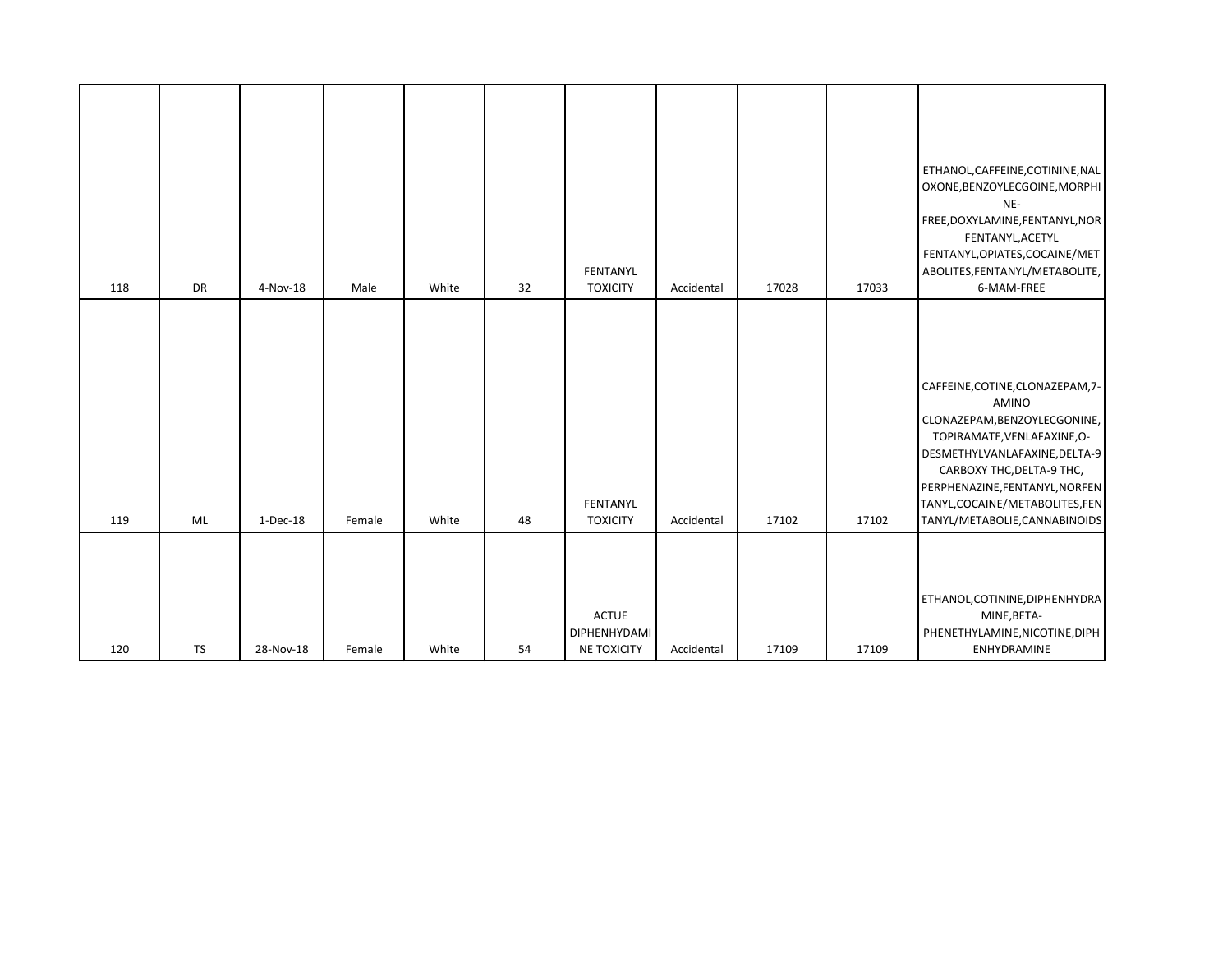| 121 | LE.       | 27-Nov-18 | Female | White    | 34 | <b>ACUTE</b><br>FENTANYL/HERO<br><b>IN TOXICITY</b> | Accidental | 17109 | 17109 | ETHANOL, CAFFEINE, CODEINE-<br>FREE,6-MONACETYLMORPHINE-<br>FREE, FENTANYL, NORFENTANYL, AM<br>PHETAMINE, METHAMPHETAMINE,<br>CAFFEINE, COTININE, MORPHINE-<br>TOTAL, AMPHETAMINE, METHAMP<br>HETAMINE, FENTANYL, NORFENTAN<br>YL |
|-----|-----------|-----------|--------|----------|----|-----------------------------------------------------|------------|-------|-------|-----------------------------------------------------------------------------------------------------------------------------------------------------------------------------------------------------------------------------------|
|     |           |           |        |          |    |                                                     |            |       |       |                                                                                                                                                                                                                                   |
| 122 | KZ        | 13-Dec-18 | Male   | White    | 42 | FENTANYL<br><b>TOXICITY</b>                         | Accidental | 17101 | 17104 | FENTANYL                                                                                                                                                                                                                          |
| 123 | MN        | 15-Dec-18 | Male   | Hispanic | 38 | COMBINED<br>OPIOID TOXICITY                         | Accidental | 17101 | 17113 | CAFFEINE, MORPHINE-<br>FREE,FENTANYL,CAFFEINE,COTININ<br>E, NICOTINE, ACETAMINOPHEN, MO<br>RPHINE-FREE,6-<br>MONOACETYLMORPHINE-<br>FREE, FENTANYL                                                                                |
| 124 | <b>MS</b> | 20-Dec-18 | Male   | White    | 33 | FENTANYL<br><b>TOXICITY</b>                         | Accidental | 17032 | 17032 | HYDROXYZINE<br>HCL,FENTANYL,NORFENTANYL                                                                                                                                                                                           |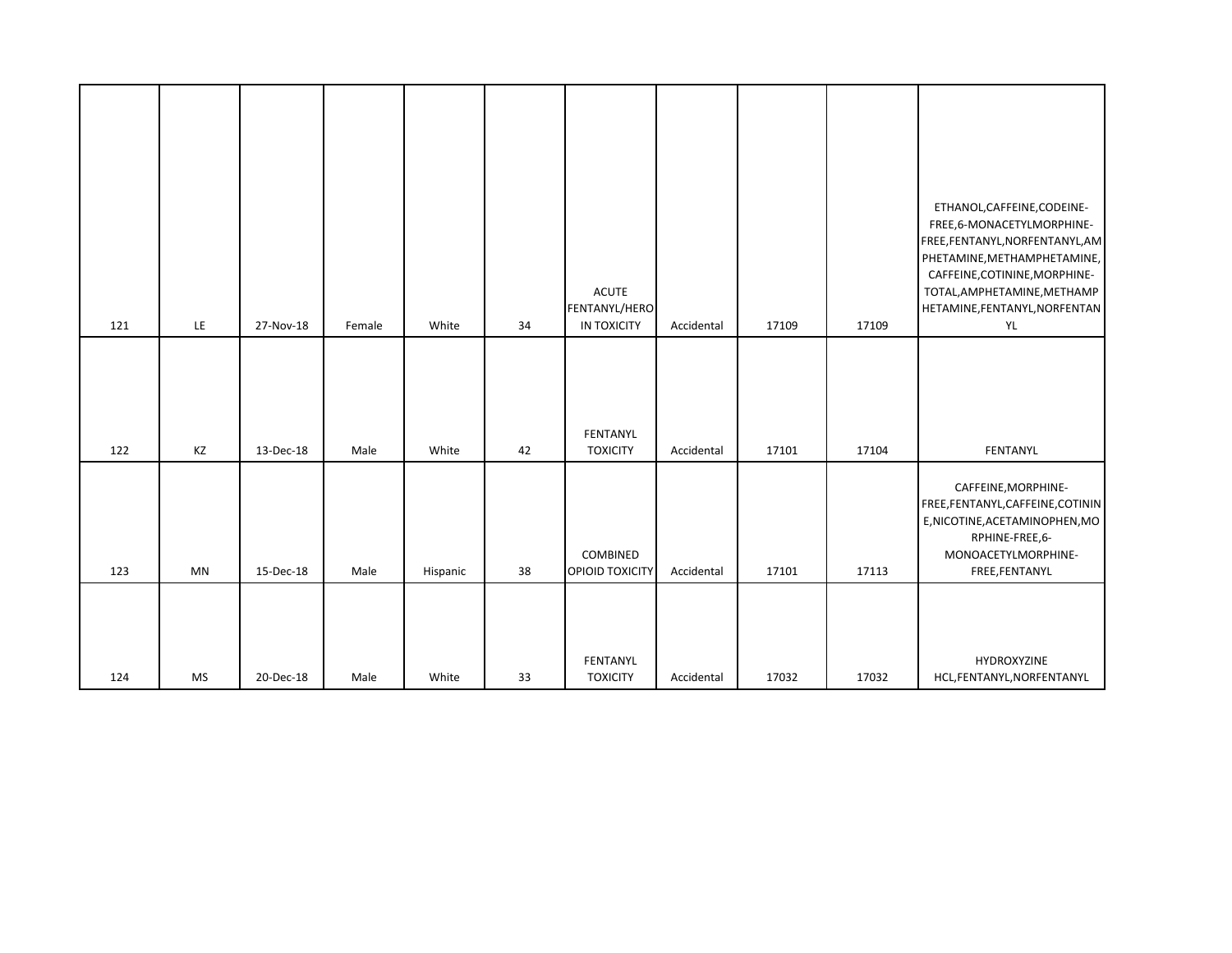| 125 | <b>SO</b> | 25-Dec-18 | Female | White | 24 | FENTANYL<br><b>TOXICITY</b>                                                                                | Accidental | 17104 | 17104 | COCAINE, BENZOYLEGONINE, FENTA<br>NYL, NORFENTANYL, METHAMPHET<br>AMINE, MITRAGYNINE, ACETONE, NI<br>COTINE, ACETAMINOPHEN, COCAIN<br>E, BENZOYLECGONINE, MITRAGYNIN<br>E,FENTANYL,NORFENTANYL,AMPH<br>ETAMINE, METHAMPHETAMINE                                                                                                                                                                                        |
|-----|-----------|-----------|--------|-------|----|------------------------------------------------------------------------------------------------------------|------------|-------|-------|------------------------------------------------------------------------------------------------------------------------------------------------------------------------------------------------------------------------------------------------------------------------------------------------------------------------------------------------------------------------------------------------------------------------|
| 126 | <b>DV</b> | 25-Dec-18 | Female | White | 42 | <b>ACUTE</b><br><b>TRAMADOL</b><br><b>TOXICITY</b>                                                         | Accidental | 17036 | 17036 | CAFFEINE, COTININE, ALPRAZOLAM,<br>DIHYDROCODEINE/HYDROCODOL-<br>FREE, HYDROCODONE-<br>FREE, TRAMADOL, O-<br>DESMETHYLTRAMADOL, AMITRIPTY<br>LINE, NORTRIPTYLINE, CLONIDINE, ET<br>HANOL, ACETAMINOPHEN, NICOTIN<br>E, CAFFEINE, COTININE, THEOBROMI<br>NE, ALPRAZOLAM, COCAINE, TRAMA<br>DOL, O-<br>DESMETHYLTRAMADOL, AMITRIPYL<br>INE, NORTRIPTYLINE, DEXTRORPHAN<br>/LEVORPHANOL, DEXTRO/LEVO<br><b>METHORPHAN</b> |
| 127 | LM        | 22-Nov-18 | Male   | White | 63 | <b>GASTRIC</b><br>ASPIRATION,<br>ESOPHAGITIS, GA<br><b>STRITIS AND</b><br>MULTIPLE DRUG<br><b>TOXICITY</b> | Accidental | 17034 | 17034 | CAFFEINE, COTININE, MORPHINE-<br>FREE, HYDROMORPHONE, VENLAFA<br>XINE,O-<br>DESMETHYLVENLAFAXINE,11-<br>HYDROXY DELTA-9 THC, DELTA-9<br>THC, PHENYLPROPANOLAMINE, AM<br>PHETAMINE                                                                                                                                                                                                                                      |